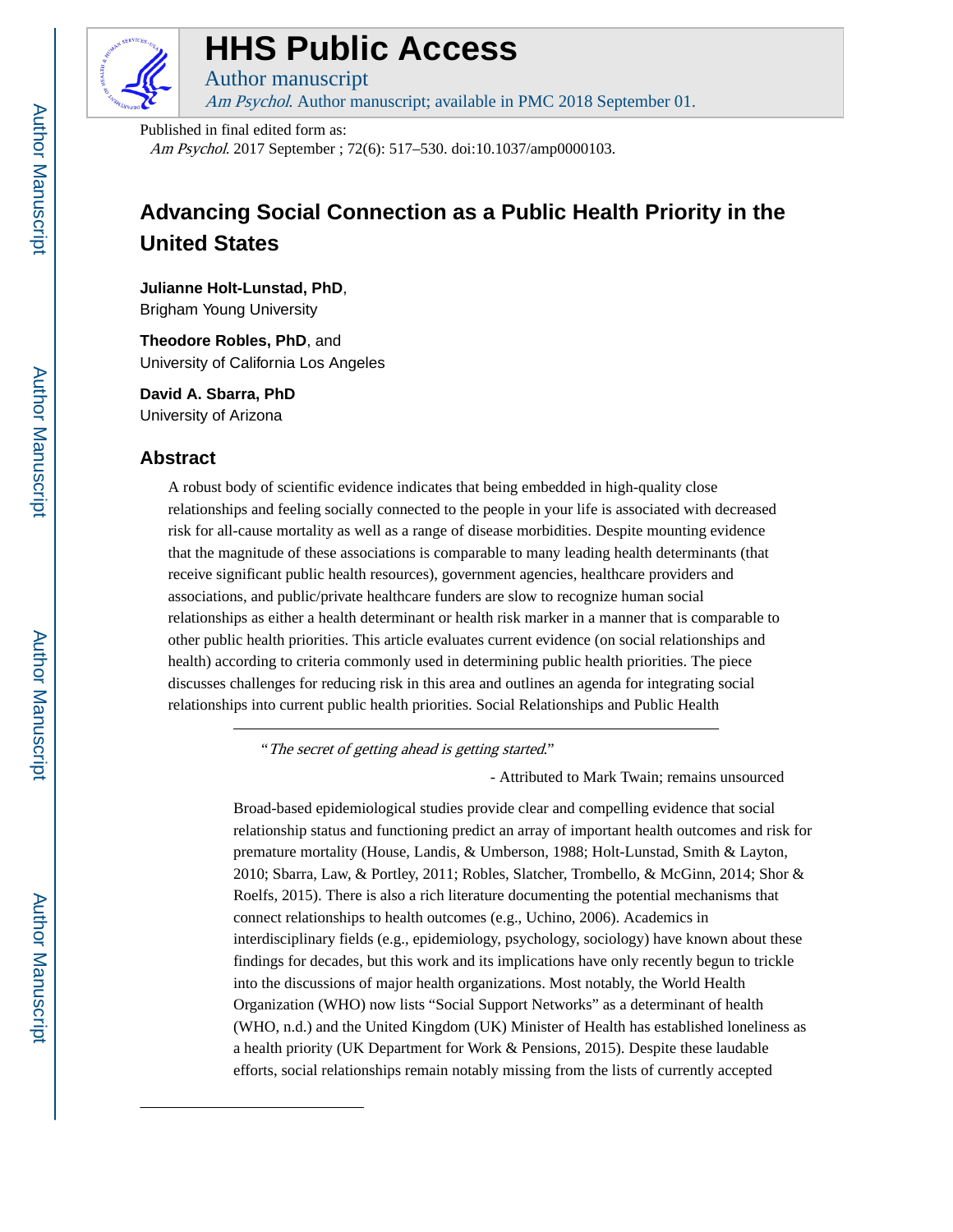determinants of health for most major U.S. government agencies, healthcare providers and associations, and public/private healthcare funders  $<sup>1</sup>$  (e.g., Centers for Disease Control</sup> [CDC], Healthy People 2020, American Heart Association), and largely unrecognized or underappreciated by the general public. These facts raise important questions: Why are social relationships not adequately acknowledged and what steps may be necessary to update national public health priorities in a manner that is more consistent with the empirical research in this area? This paper addresses these questions and outlines an agenda for integrating social relationships into current public health priorities moving forward.

Many people—from psychologists to public health officials— will assume that public health prioritization refers to large-scale interventions and/or social engineering that somehow legislates "better relationships" for all; understandably, this perspective may lead to reactance and concerns that any public health focus on social relationships is premature, naïve, or a form of unnecessary government involvement in matters of personal choice. However, quite simply, greater public health prioritization refers to directing "resources, time, and energy to those issues that are deemed most critical and practical to address" (CDC). Such resources can be directed toward education, basic and applied research, surveillance, containment and prevention efforts, public health policy, interventions, and even, if the data supports it, social engineering.

### **Criteria for Establishing Public Health Priorities**

How are public health priorities established? With an increasing range of pressing health issues and limited resources, public and private health organizations must establish priorities according to an established method that is fair, reasonable, and relatively easy to calculate. Although a number of methods exist, this article relies on the Basic Priority Rating System (BPRS; Vilnius & Dandoy, 1990; CDC: Prioritizing Health Problems, 2013), which is consistent with the WHO's Health Impact Assessment. The primary criteria used to prioritize public health concerns are the Size and Seriousness of the problem. According to these criteria, there is sufficient evidence to prioritize social relationships in public health. Of course, the body of evidence in this area is neither complete nor perfect—it is fraught with gaps in the literature, issues of multiple causality, and disappointing interventions. However, similar challenges exist for other behavioral risk factors that receive considerable public health prioritization including diet, physical activity, tobacco use, etc. Thus, despite these challenges, the analysis below articulates key evidence suggesting prioritization is both justified and necessary to improve public health.

### **Defining the Problem**

When it comes to social relationships, what exactly is the problem? Having too few relationships? Lacking social contact, interaction, or perceived support? Being lonely? Lacking a close intimate partner or someone in the home to rely on in times of need? Having strained or unsupportive relationships? Even from this incomplete list, it is clear that the

<sup>&</sup>lt;sup>1</sup>Consistent with the WHO we view this as a global health priority; however, we focus primarily on public health prioritization in the United States

Am Psychol. Author manuscript; available in PMC 2018 September 01.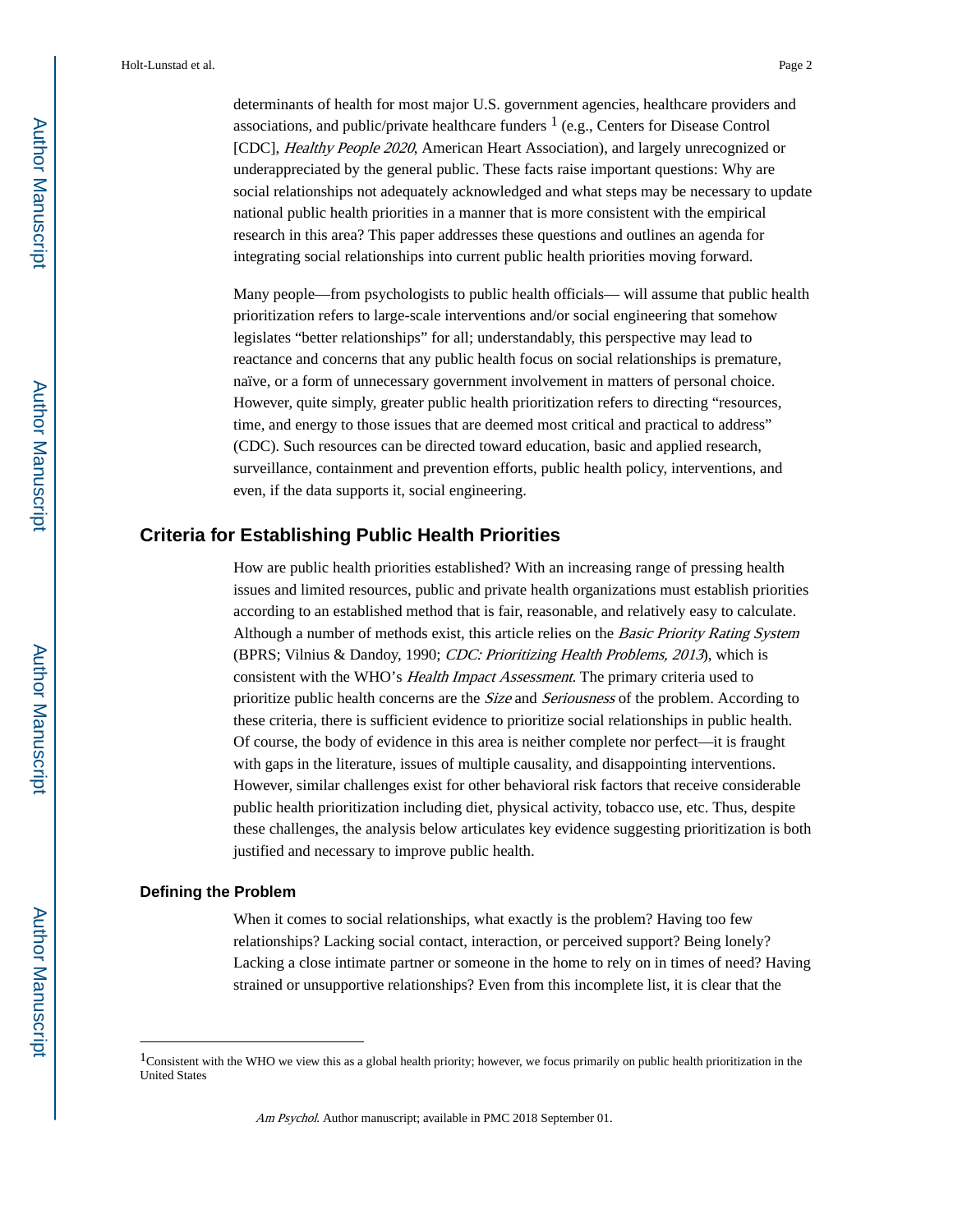One way to address this barrier is to define the problem as lacking social connection. The umbrella term *social connection* (or *social connectedness*) represents a multi-factorial construct that includes structural, functional, and qualitative aspects of social relationships (Table 1), all of which contribute to risk and protection. Epidemiological research generally focuses on the structural (e.g., social network size/density, marital status, living arrangements) or functional aspects of social relationships (e.g., received and perceived social support, perceived loneliness), and some work includes multi-dimensional approaches (i.e., a combination of structural and functional aspects; Berkman, Glass, Brissette, & Seeman, 2000). Further, researchers examine the positive and negative qualities of the relationships above and beyond the functions they serve (e.g., Robles et al., 2014). Importantly, measures in each of these domains independently predict morbidity and mortality; and, given weak correlations among them, each may influence health through different pathways (Cohen, Underwood, & Gottlieb, 2000). Thus, as an organizing construct, social connection encompasses the variety of ways we can connect to others socially through physical, behavioral, social-cognitive, and emotional channels.

### **The Size of the Problem**

To become a public health priority, an accurate estimate of the size of the problem is needed. What percentage of the population lacks social connection? Although precise prevalence estimates are difficult because of the multi-factorial nature of the construct, lack of social connection may be indicated in any of the domains outlined in Table 1. Relevant social indicators are regularly collected as part of census data. For example, more than a quarter of the US population (27%) lives alone, over half the U.S. adult population is unmarried, and 1 in 5 have never married (US Census Bureau, 2012). The divorce rate in the US continues to hover around 40% of first marriages (US Census Bureau, 2011). Although caution must be used in suggesting single, widowed, or divorced adults are less socially connected than those who are married, these structural dimensions provide robust indications of health risk, as does variability in relationship quality and perceptions of embeddedness within one's community. Between 20% and 43% of U.S. adults over age 60 experience frequent or intense loneliness—higher than the prevalence of merely living alone (Perissinotto, Stijacic Cenzer, & Covinsky, 2012). Among married couples, 3 in 10 relationships are severely discordant (Whisman, Beach, & Snyder, 2008). In a now classic analysis, Putnam (2000) argued that social disconnection was a defining feature of contemporary American life, and recent analyses suggest that widespread smartphone use has diminished the quality of interpersonal exchanges, so much so that the problem of being alone together has emerged as a meaningful cultural reference (Turkle, 2011). At this juncture, the extant data indicates that social disconnection is highly prevalent; however, the full scope of the problem will remain unclear until public health surveillance systems begin tracking indictors of social disconnection in a systematic and representative way.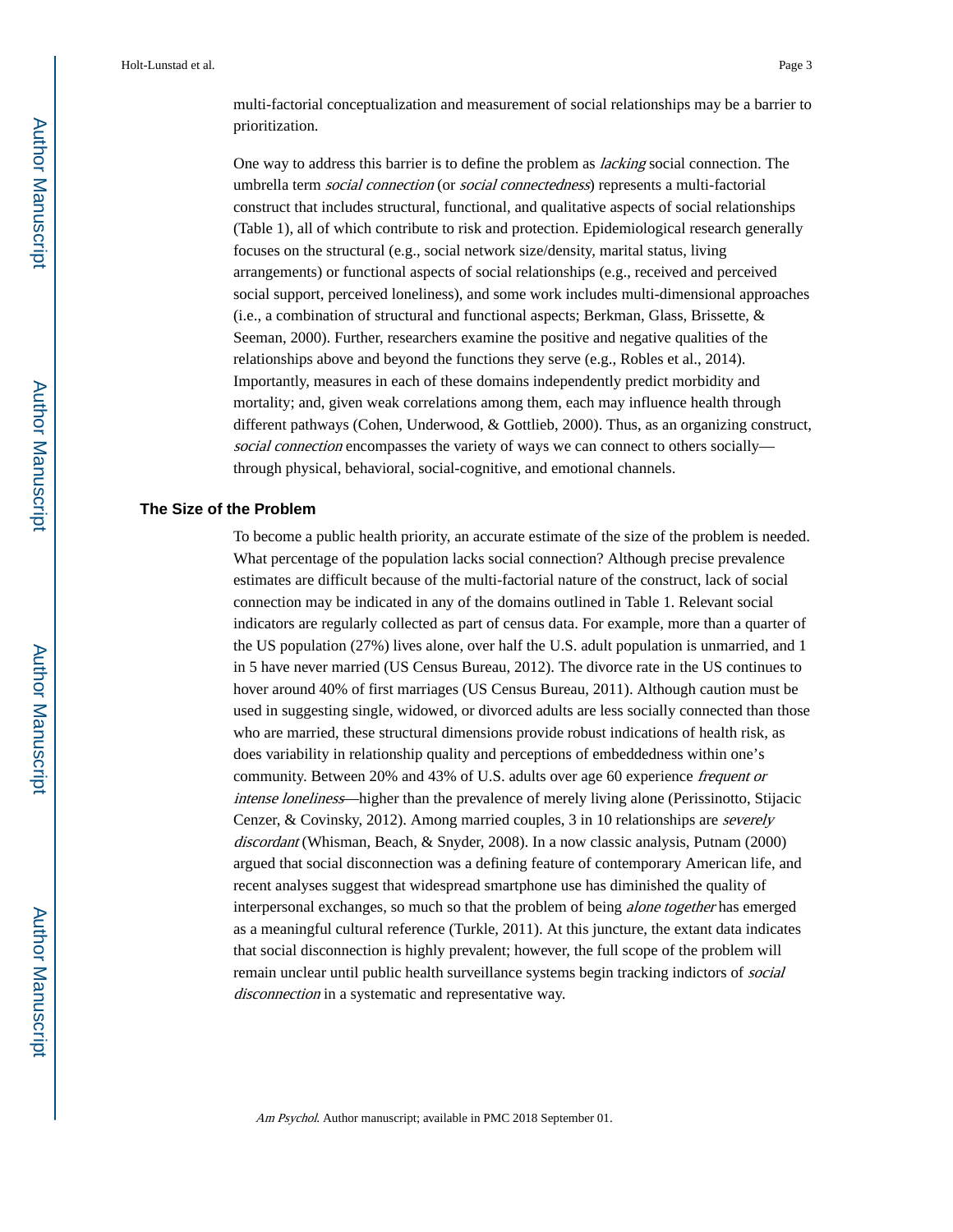### **The Seriousness of the Problem**

Higher public health prioritization also is given to more serious health issues. The seriousness is determined by the *urgency, severity*, and *economic loss* associated with the problem. When these criteria are applied, social connection demonstrates a level of seriousness comparable to other "leading health determinants," and other social determinants of health (www.healthypeople.gov).

**Urgency—**Seriousness is influenced by whether the problem is getting worse or may get worse over time. The average size of core social networks has declined by one-third since 1985, and networks have become less diverse; they are less likely to include non-kin (Pew Research Center, 2009). Average household size has decreased and there has been 10% increase in single occupant households (US Census Bureau, 2011). Census data also reveal trends in decreased marriage rates, fewer children per household, and increased rates of childlessness (US Census Bureau, 2011). Taken together with an aging population, smaller families and greater mobility reduces the ability to draw upon familial sources of informal support in old age (Lafreniere et al, 2003; Rook, 2009). Decreased community involvement is evidenced by falling rates of volunteerism (US Department of Labor, Bureau of Statistics, 2016) and an increasing percentage of Americans reporting no religious affiliation (Pew Research Center, 2015). Given that the incidence of loneliness is known to increase with age (Dykstra, van Tilburg, & de Jong Gierveld, 2005), and that social (particularly friendship) networks shrink with age (Wrzus, Wagner, Hanel, & Neyer, 2013), the prevalence of loneliness is estimated to increase with increased population aging. Taken together, these trends suggest that Americans are becoming less socially connected.

**Severity—**Across measurement approaches (structural, functional, multi-dimensional), being socially connected is associated with a 50% reduced risk of early death (Holt-Lunstad, Smith & Layton, 2010), demonstrating that social *dis*connection is indeed a severe problem. Meta-analytic data for specific indicators of social connections and their effect on mortality risk are shown in Table 1. Although the relative effect varies across social indicators, there is a consistent and significant effect on mortality risk. Of note, measurement approaches that consider multiple aspects of relationships are the strongest predictors of mortality risk. These findings also account for potential confounds (e.g., age and initial health status), and thus also rule out reverse causality. Consistent across measurement approaches, gender, age, country of origin, those who are less socially connected are at greater risk for earlier mortality.

The effect of social relationships can be benchmarked against other well-established lifestyle risk factors. As shown in Figure 1a, the magnitude of effect of social connection on mortality risk is comparable, and in many cases exceeds, that of other well-accepted risk factors. Prevalence rates or the proportion of the population affected, are also comparable with well-established risk factors (Figure 1b). In evaluating these statistics, it is important to note that structural and functional measures are weakly correlated (20–30% shared variance) suggesting that (1) these measures tap into different aspects of relationships with potentially different pathways to health; (2) there may be a larger prevalence of those who lack social connectedness on at least one dimension; and, (3) those who lack social connectedness on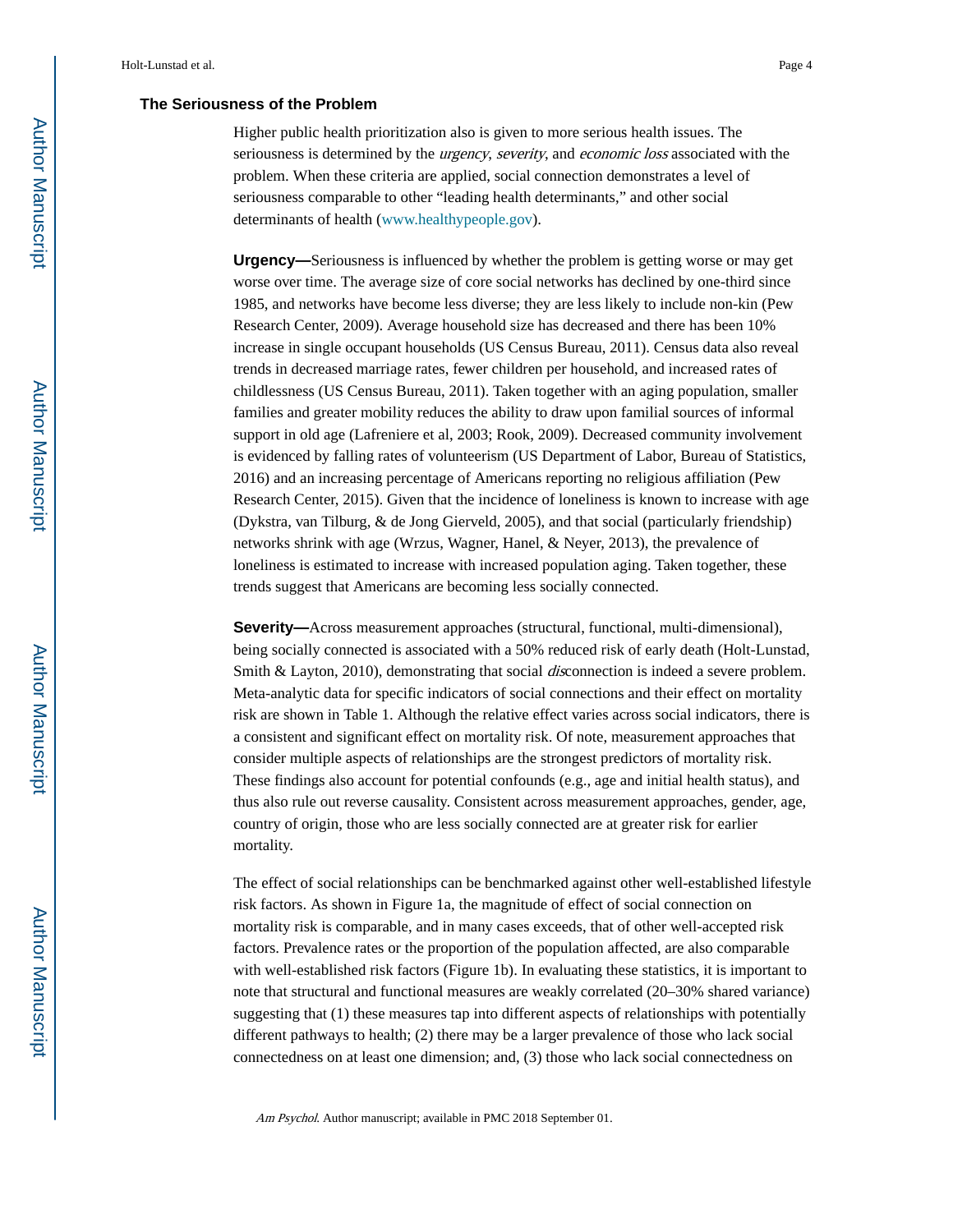multiple dimensions may carry greater risk. Thus, current estimates of severity are conservative and assessing the risk conferred by lack of social connections should be done in a multi-factorial manner.

**Economic loss—**Clearly, economics play a major role in determining how best to allocate limited resources. Despite the mixed success of social support interventions, both informal social support and programmatic interventions may be associated with economic benefits. For example, in addition to improving quality of life, total health care costs were significantly lower among breast cancer patients randomized to psychosocial support in addition to standard care compared to those who only received standard care (Arving, Brandberg, Feldman, Johansson, & Glimelius, 2014; Gillespie, O'Shea, Paul, O'Dowd, & Smith, 2012). Similarly, comprehensive postpartum social support interventions result in lower normal newborn readmission rates and lower costs (Barilla, Marshak, Anderson & Hopp, 2010). Considering informal social support, being more socially connected (higher family cohesion, martial status, and living with someone else) is associated with greater adherence to medical recommendations (DiMatteo, 2004), which result in better treatment outcomes and lowered medical costs. Importantly, social connections influence a number of health-relevant behaviors that are already widely recognized for their economic costs to the individual, family, and the broader health care system. However, large-scale estimates of the economic cost associated with lacking social connection are still needed.

### **Prioritization Summary**

In sum, a significant portion of the US population lack social connections, which places them at greater risk for premature mortality and underlying morbidity—and the magnitude of this risk is comparable currently recognized leading health determinants. Importantly, although social relationships are closely related to existing health priorities (i.e., close relationships shape important health behaviors), most epidemiological evidence controls for these effects— suggesting that being socially connected contributes to risk independent of these other health determinants. Examining potential moderating factors (e.g., gender, age, country of origin) reveals remarkably consistent and widespread effects across the human population. Changes in US demographic trends further point to an exacerbation of social disconnection, suggesting an increasing urgency. Thus, based on these commonly accepted BPRS core criteria, there is sufficient evidence to support prioritizing social connection in public health.

### **Targeting Social Relationships to Promote Public Health**

The CDC identifies "public health priorities with large-scale impact on health and known effective strategies to address them" as Winnable Battles (CDC, 2015). Currently, the list includes: Tobacco; Nutrition, Physical Activity and Obesity; Food Safety; Healthcare-Associated Infections; Motor Vehicle Injuries; Teen Pregnancy; and HIV. Does the evidence point to the need for adding "Social Connection" to the *Winnable Battles* list? There appear to be two criteria (1) a large-scale impact on health; and (2) known effective strategies to address the problem. As reviewed above, the data are quite clear that social relationships have a "large-scale impact on health." Moreover, social relationships shape interpersonal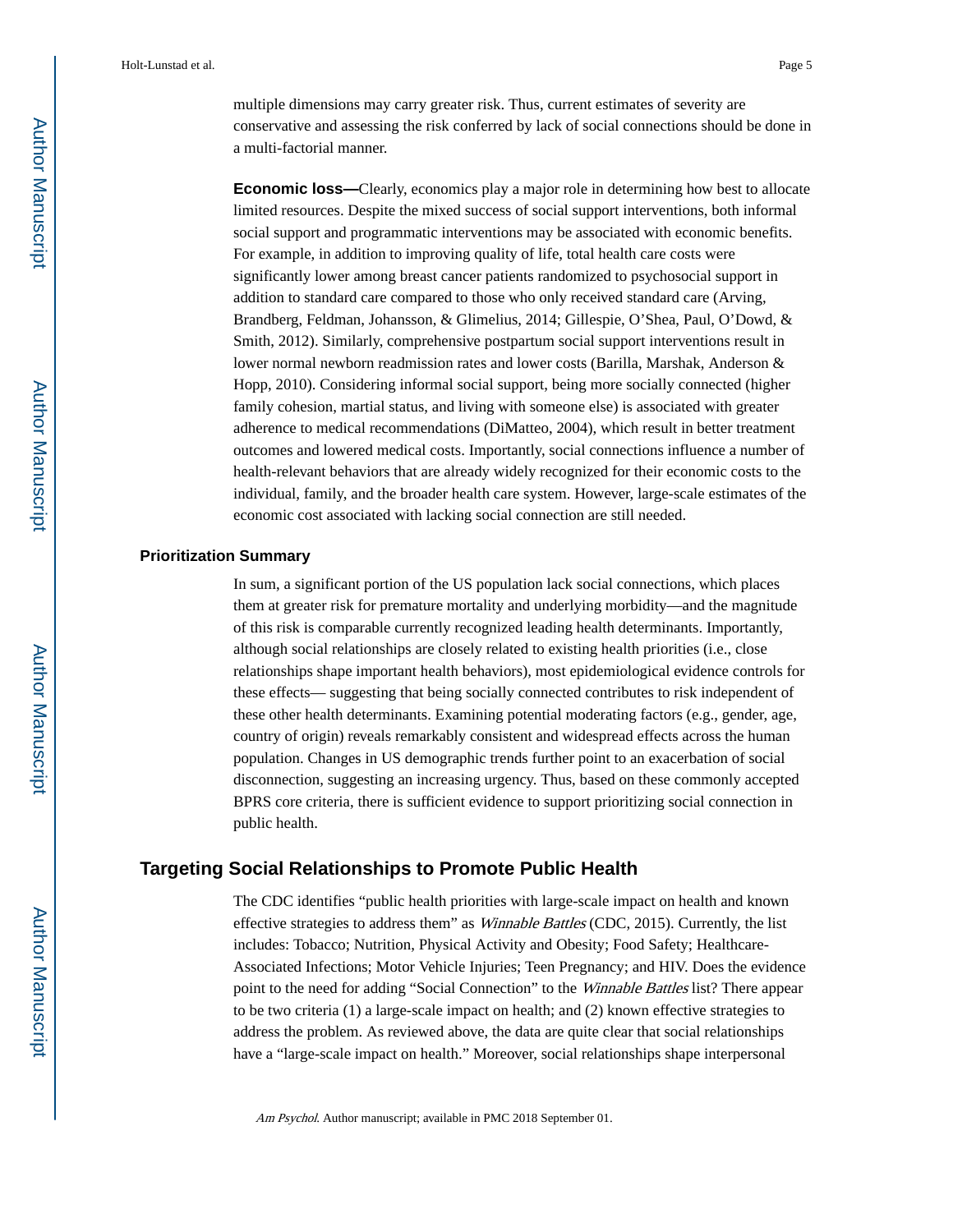interactions and intrapersonal experiences that alter health-relevant physiology across the lifespan (Hostinar, Sullivan, & Gunnar, 2014; Uchino, 2006) and provide a context for many important health behaviors, including other recognized health determinants (Umberson, Crosnoe, & Reczek, 2010). In this way, a public health focus on social relationships has the potential to make the CDC's winnable battles more winnable. However, when considering whether social connections have "known effective strategies to address them" the data is mixed and less compelling, largely because attention remains relatively limited.

Drawing parallels to other established health priorities can help determine if the evidence warrants elevating social connection as a public health priority. Many of the *Winnable* Battles are multiply determined, and identifying modifiable causal pathways is often difficult; the gap between provocative observational science findings and the implementation of successful (experimental) interventions is large; early prevention is key for health promotion; and, ultimately, behavior change exists in an ecological context and must occur across multiple levels of analysis, from social policies to individual action. Moreover, lessons learned in more visible public health initiatives can be applied to the study of social connection. This section briefly discusses each of these topics and draws parallels to Nutrition, Physical activity, and Obesity as public health *exemplars* that help highlight ways forward. A key undercurrent of this analysis is that the challenges for elevating social connection as a public health priority are not wholly different from the challenges faced in advancing other currently identified winnable battles.

### **Multiply-determined Risk Factors**

The CDC lists "Nutrition, Physical Activity, and Obesity" under a single umbrella heading as a winnable battle, and similar to social connection, these are inter-related constructs, each of which is independently linked to risk/protection. Obesity is the outcome of a series of health behaviors (poor nutrition and decreases in physical activity) that act in combination with a range of biological predispositions. Each risk factor is multiply determined and, ultimately, only some are potentially modifiable targets for public health intervention (Ebbeling, Pawlak, & Ludwig, 2002). For example, genetics and early life experience (e.g., undernutrition) can result in physiological changes that increase obesity. Furthermore, saturated and trans fat intake, refined carbohydrate consumption, portion size, and highly available "fast" and "junk" food are deeply intertwined with socio-cultural variables (e.g., food deserts; school lunches) that make the presence of high-calorie and nutritionally limited food intake more likely (Ebbeling et al., 2002). Thus, poor nutrition as a causal risk factor for obesity is multiply determined and some risk factors are largely immutable (e.g., early life experiences and genetics). Indeed, there is no single causal mechanism to easily intervene upon.

Social connection (low social integration, loneliness, and relational distress) is multiply determined as well. For example, the heritability of loneliness is roughly 40% (Goossens, van Roekel, Verhagan, et al., 2015) suggesting genetics play a large role in sensitivity to perceptions of social standing. Psychologically, there appear multiple pathways toward chronic loneliness, including intimate, relational, and collective loneliness, each of which attends to a different dimension of one's social standing (Cacioppo, Grippo, London, et al.,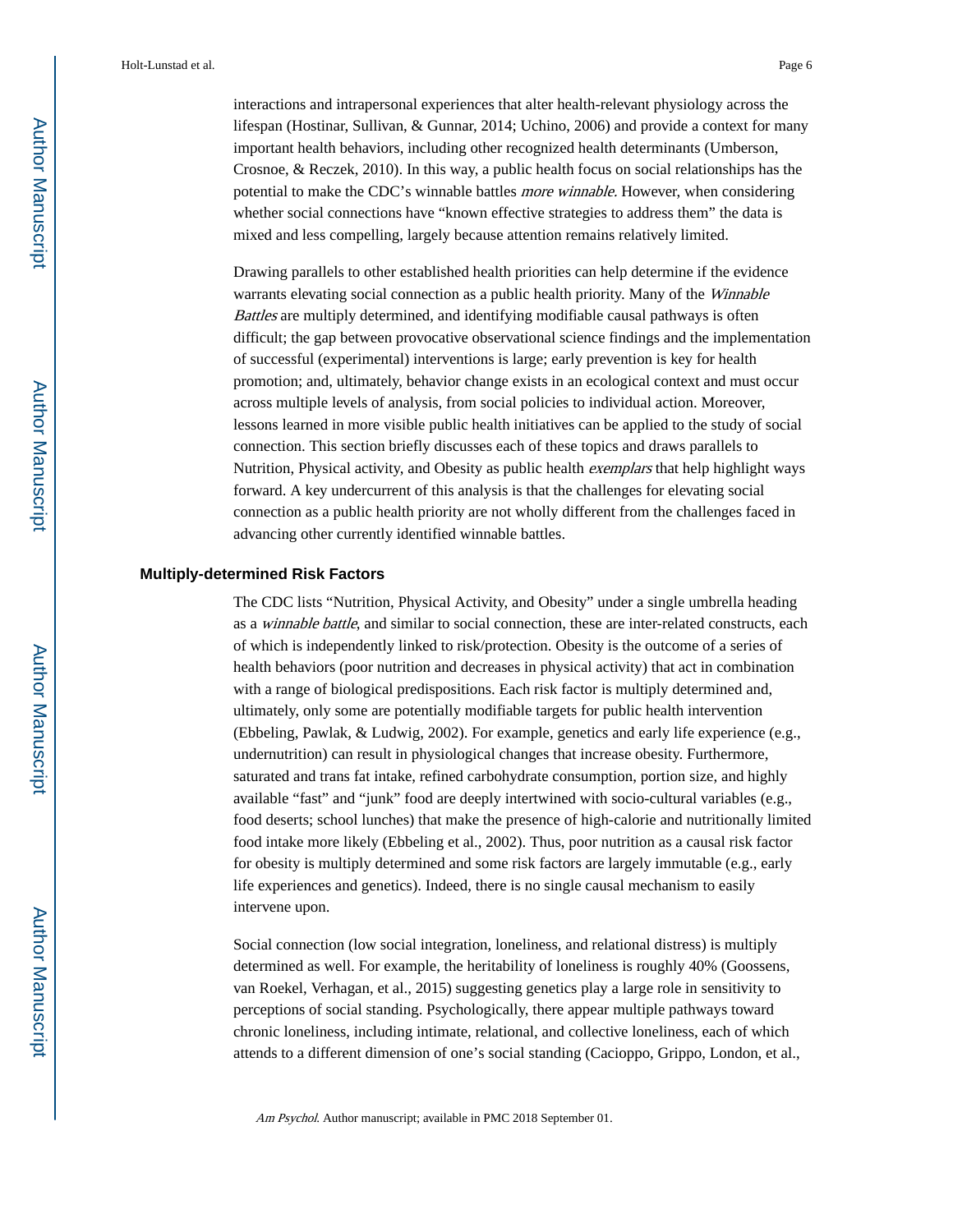2015). Social isolation may result from intrapersonal, behavioral, or environmental factors. From this brief analysis, it quickly becomes apparent a key task for elevating the status of social connection as a public health priority is demonstrating that a portion of these risk factors are modifiable and can be targeted for effective intervention; a growing literature indicates that this is indeed the case.

**Identifying modifiable causal pathways—**Identifying intervention targets to improve health via promoting and improving relationships has proven difficult (Cohen & Janicki-Deverts, 2009). Critical to this task is identifying causal risk factors that can be modified through targeted intervention (see Kraemer et al., 1997). Similar to obesity, some pathways may be more easily modifiable than others. Part of the difficulty is that as intervention targets, social relationships may appear too far upstream to exert causal effects on healthrelevant physiology. Indeed, links between physical activity and health are easier to see because physical activity seems to influence health-relevant processes more directly. This perspective, however, relies on an outdated, dualistic mind-body model. Clear experimental evidence, particularly in animal models, shows that social connections are causally associated with health-relevant biological pathways at multiple levels from gene expression to neural functioning (Cacioppo et al., 2015).

One way to study causal effects of human relationships on health is to experimentally manipulate some aspect of social functioning in the laboratory, then track corresponding changes in cardiovascular, neuroendocrine or immune functioning (Hostinar, Sullivan, & Gunnar, 2014). The general finding is that the presence of a supportive person or even thinking about supportive others can attenuate cardiovascular and neuroendocrine responses to stress. A parallel line of work indicates social rejection has damaging effects for psychological and physical well-being through biologically plausible pathways (Slavich & Irwin, 2014). This line of experimental research is conceptually similar to the controlled laboratory research that contributed to and underpins current physical activity recommendations (Blair, LaMonte, & Nichaman, 2004).

**Randomized controlled trials (RCTs)—**To demonstrate that altering social relationships can ultimately improve health, RCTs are the gold standard (Cohen & Janicki-Deverts, 2009). A large meta-analysis of psychosocial interventions for chronic illness that target family relationships (Martire, Lustig, Schulz, Miller, & Helgeson, 2004) found small to moderate effects for depressive symptoms, but inconsistent effects on disease outcomes. A similar, yet more recent meta-analysis involving over 8,000 patients with chronic illness reported moderate effect sizes for both patients' physical and mental health (Hartmann, Bäzner, Wild, Eisler, & Herzog, 2010). The pooled effect for family member interventions relative to treatment as usual reflect a 72–84% chance of improved mental or physical health compared to treatment as usual.

Given that social connection encompasses both the interpersonal *and* intrapersonal, "relationship interventions" can exist on many levels (see S. Cacioppo et al., 2015; Ickovics et al., 2011); however, current evidence is primarily restricted to individual, dyadic and group levels, with societal level interventions almost non-existent. This is important to note, given that efforts aimed at smoking and obesity treatment and prevention have been far more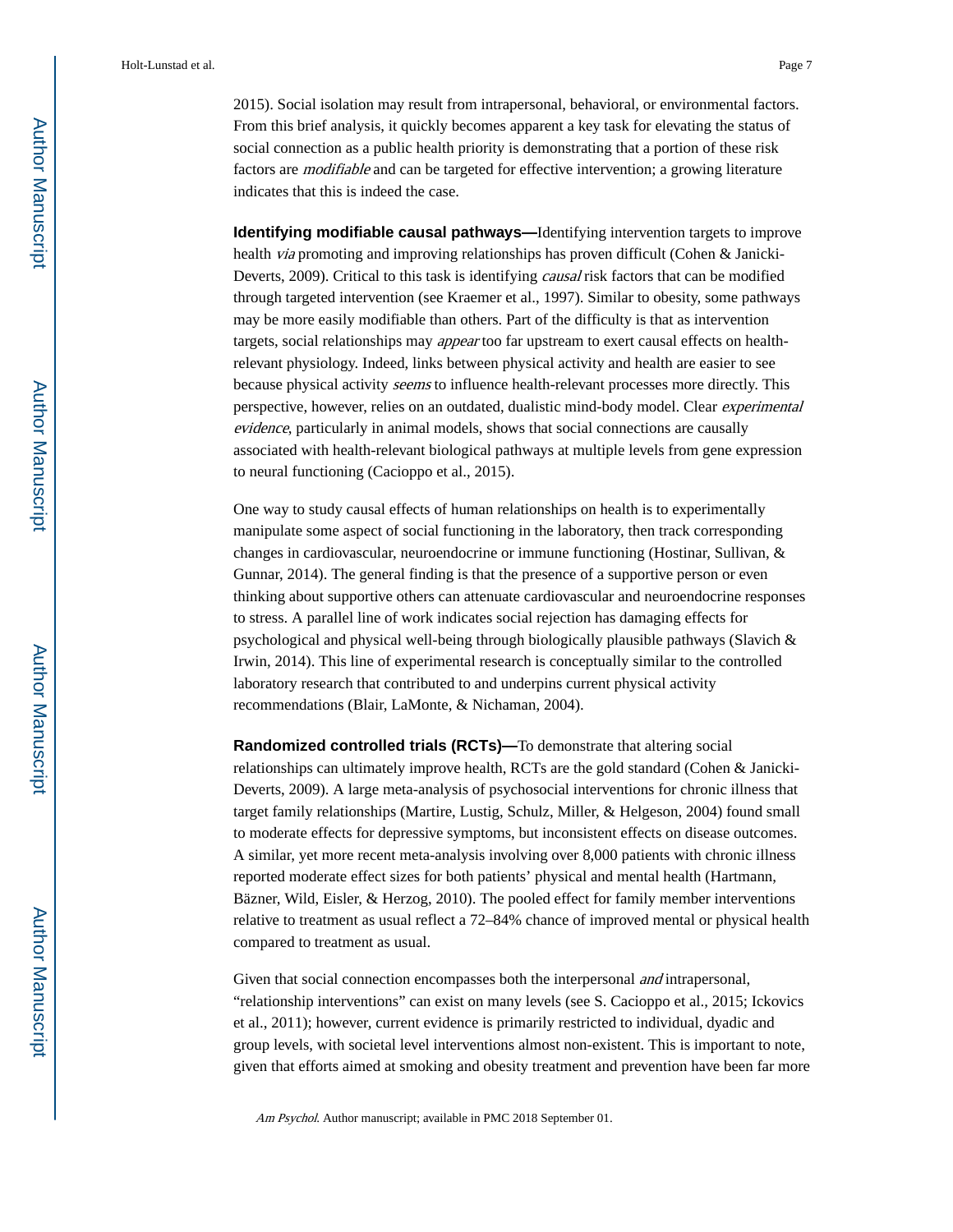successful at a societal level than individual level approaches (e.g., Lemmens, Oenema, Knut, & Brug, 2008). Further, interventions that target one component of social connection (e.g., social isolation) may not be effective in reducing risk across components (e.g., perceived loneliness or relationship quality). Indeed, it is widely known within public health that effective intervention must operate across multiple levels of analysis in an integrated and systematic way (Glasgow, Vogt, & Boldes, 1998); such work is sorely needed in promoting social connection.

Because social relationships influence many different health-relevant pathways, attempts to reduce broader effects to a single causal pathway are shortsighted at best and ill informed at worst. Overall, the experimental research—from animal studies to human RCTs—is clear in demonstrating that several dimensions of social relationships can be targeted and altered; however, because of the mixed success of interventions it is also clear that additional work is needed to establish effective public health solutions. As the field grapples with these issues, one way forward in this area is to heed the lessons of prior intervention efforts.

### **From Observational Science to Intervention Science**

Translating observational findings into interventions that can reliably prevent or lessen the risk is notoriously challenging in public health. Most causal chains in public health especially around social determinants of health—are complex (Victoria, Habicht, & Bryce, 2004). For example, across numerous observational studies, greater physical activity shows a robust association with decreased cardiovascular mortality (Nocon, Hiemann, Müller-Riemenschneider, et al., 2008); yet, implementing successful physical activity interventions, especially with children and adolescents, has proven exceptionally difficult (Metcalf, Henley, & Wilkin, 2012). Given that translation and implementation difficulties bedevil many areas of public health intervention, how might the field proceed when it comes to the study of social connection? One approach is to study and distill useful lessons from past intervention efforts. The Enhancing Recovery in Coronary Heart Disease Patients (ENRICHD) study, for example, was a large RCT designed to increase perceived social support and treat depression following acute myocardial infarction (MI; Berkman et al., 2003). A major rationale for ENRICHD was correlational data demonstrating that the absence of social support was a risk factor for poor outcomes, including death, among patients with coronary heart disease. The trial randomly assigned over 2000 adults (within 6 months of a MI) to either usual care or cognitive behavioral therapy targeting depression and strengthening social network ties. Intervention patients reported increased social support and decreased depression compared to control patients, but the intervention failed to increase event-free survival (Berkman et al., 2003).

In retrospect, the ENRICHD trial was based largely on a top-down logic of building an intervention around correlational findings without first demonstrating that strengthening social network ties was *causally* tied to the clinical markers of interest in experimental studies. Systematic "bottom-up" approaches may be more ideal for relationship scientists interested in translating basic findings into interventions. For example, the Multiphase Optimization Strategy starts with conducting a series of well-planned experiments testing specific intervention components (Collins et al., 2011). Those experiments are followed by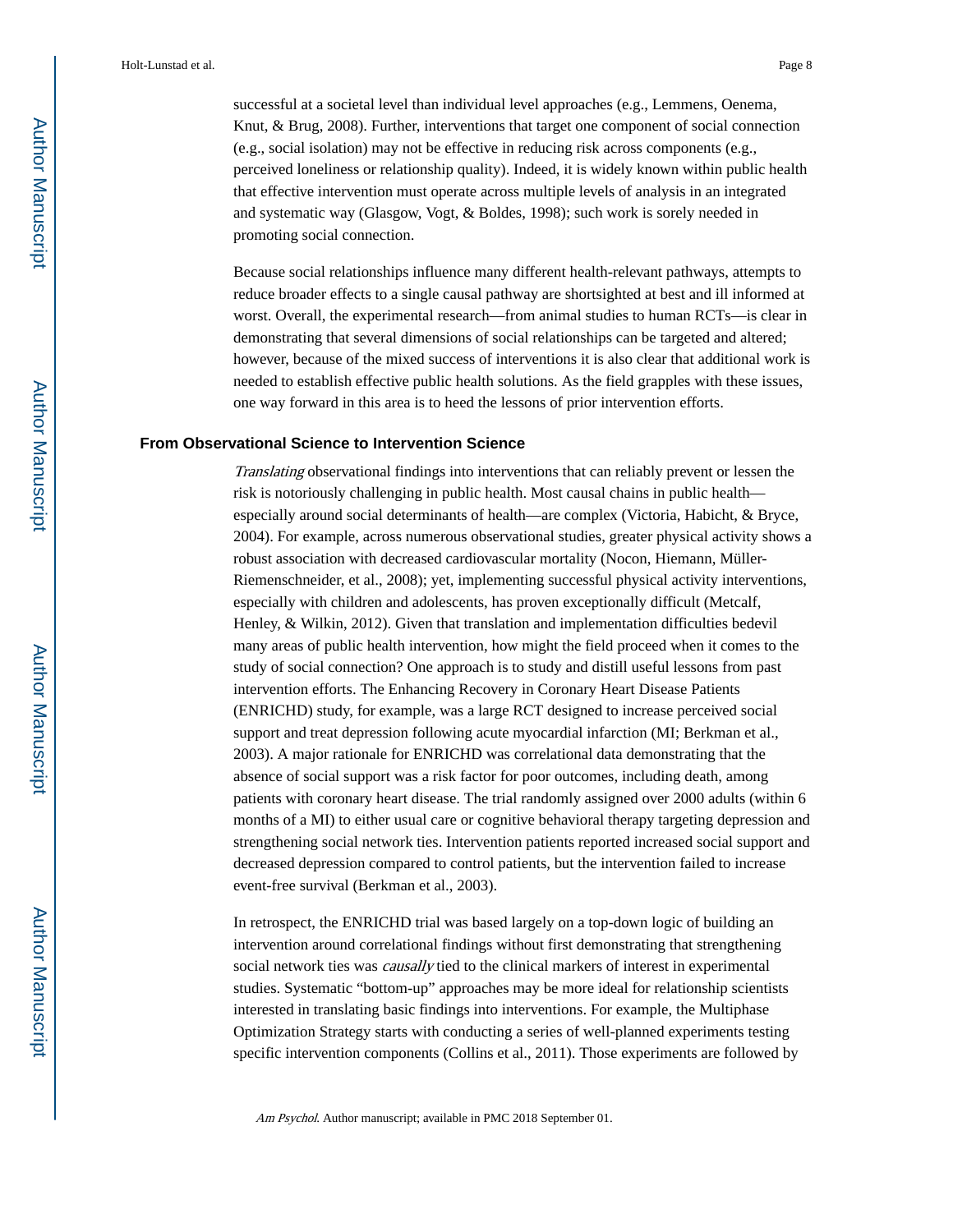factorial designs combining different components, and the results inform development of a multi-component treatment that is built from the bottom-up based on basic research. Recent examples of experimental studies testing specific intervention components include work on friendship formation, relationship distress prevention, and social belonging (summarized in Walton, 2014).

### **Early Intervention and Prevention are Critical for Health Promotion**

The US health system relies largely on tertiary prevention—i.e., interventions that reduce the worsening of existing morbidities, such as the ENRICHD trial. However, the importance of primary prevention and early intervention are increasingly recognized (Anderson, Shinn, Fullilove, et al., 2003), especially as the participants in the first early intervention studies reach adulthood. For example, the Carolina Abecedarian Project indicates that improving cognitive and social stimulation in early life (birth to age 5), and early intervention in school, reduces the likelihood of cardiovascular and metabolic diseases in the mid-30s (Campbell, Conti, Heckman, et al., 2014). Research on the prevention of childhood obesity via schoolbased interventions (promoting physical activity and improved diet) suggests that multifaceted interventions lasting 1–4 years and involve parents can yield meaningful differences in children's body mass (Sobol-Goldberg, Rabinowitz, & Gross, 2013). Although effect sizes are generally small (e.g., a standardized mean difference in BMI =  $-0.076$  for intervention relative to control group across > 50,000 children), major public health campaigns are designed around increasing physical activity in schools (see: www.letsmove.gov/schools). This point buttresses the notion that other areas of public health have a more developed evidence base and are thus riper for large-scale interventions than social connection. The available evidence does not support this conclusion.

One of the most robust early intervention programs to target social relationships (parenting) is the Nurse-Family Partnership (NFP) program. The NFP provides monthly nurse home visits to low-income and unmarried pregnant women from the prenatal period across the first two years of their children's lives, is widely recognized to influence several important maternal and child outcomes, including reductions in child abuse and neglect (Coalition for Evidence-Based Policy, 2014). Importantly, the NFP suggests that targeting early social relationships (e.g., promoting parent-child bonding consistent with Attachment Theory) while bolstering the social support mothers receive from family and friends can have durable effects on both maternal and child health outcomes. Thus, a key lesson of the NFP is that theoretically-informed prevention programs that target social relationships directly can have considerable promise for promoting public health. Furthermore, when it comes to early intervention and prevention, the NFP and Abecedarian Project targeted at-risk groups suggesting that who is targeted may be as important as what is targeted.

### **Ecological and Multilevel Models for Increasing Social Connections**

For multiply-determined health behaviors, ecological models have the potential to integrate diverse theoretical perspectives, and this is certainly the case for multiple health risk factors, including physical activity (Bauman, Reis, Sallis, et al., 2012). This perspective "uses a comprehensive framework…, proposing that determinants at all levels—individual, social, environmental, and policy—are contributors. A key principle is that knowledge about all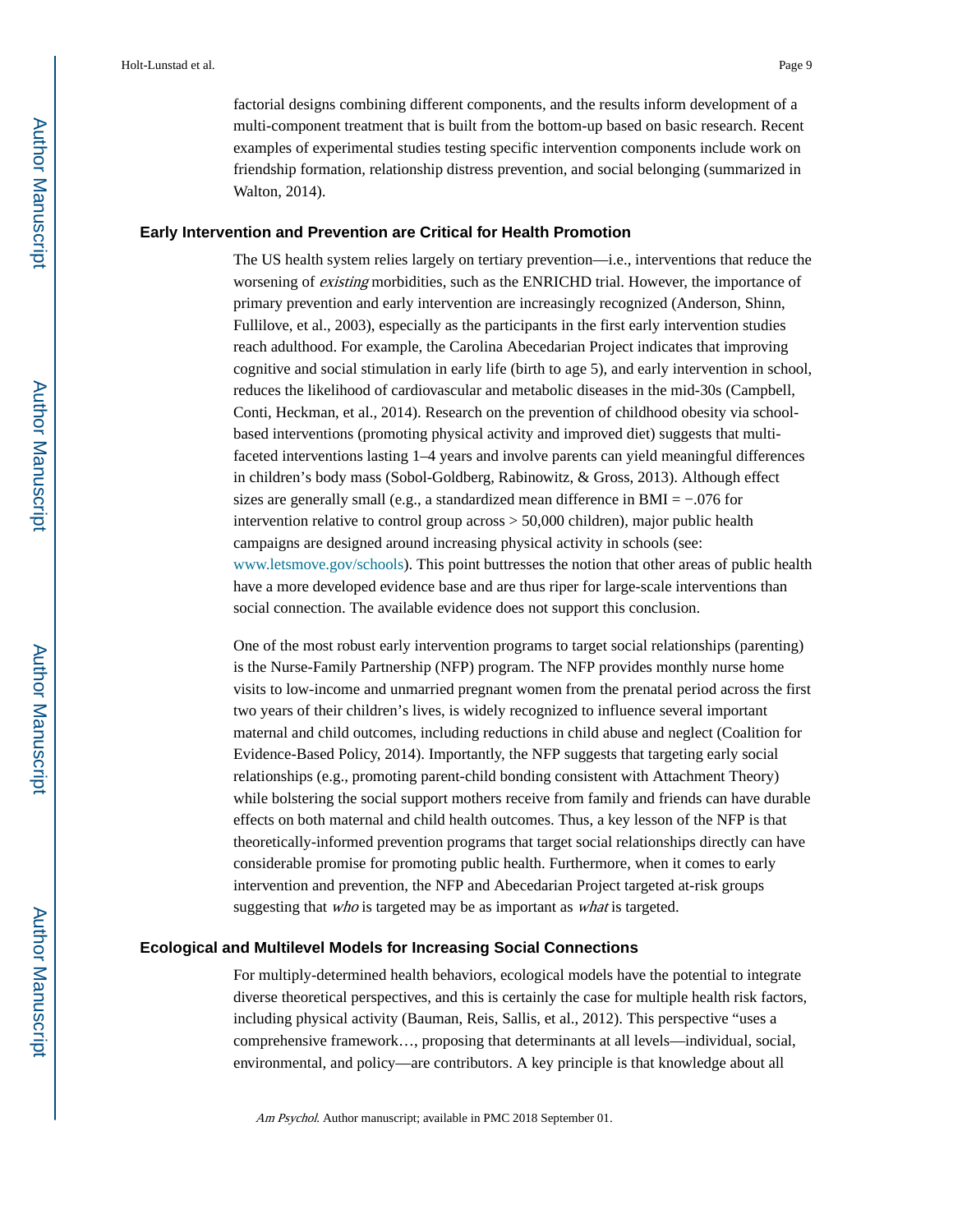types of influence can inform development of multilevel interventions to offer the best chance of success" (p. 258, Bauman et al., 2012). From this perspective, large-scale intervention efforts that focus on a single level of analysis are likely to be hampered from the start. Figure 2A depicts the state of relationship and health science and attempts to translate that science, in the context of Bronfenbrenner's social-ecological model of health that is frequently used by the CDC and other agencies to understand health determinants like violence, tobacco, and obesity (Sallis, Owen, & Fisher, 2008). The final section of the paper applies ecological thinking—which has proven successful in multiple area of public health —to make recommendations for elevating the status and study of social relationships within a public health framework.

## **Recommendations and Future Policies**

What objectives must be accomplished to achieve the overall goal of elevating social connections into the realm of a public health priority, and what specific resources and activities are needed to facilitate these objectives<sup>2</sup>? Continuing the analogy with nutrition/ physical activity, the history of CDC efforts to address obesity (Dietz, 2015) provides a useful framework for identifying specific objectives for advancing social connection as a public health priority. Early efforts involved generating evidence-based recommendations, and implementing and improving surveillance that ultimately identified risk factors for poor health. Interventions became increasingly targeted to specific settings (schools, workplaces, communities). Throughout, coalitions were assembled at multiple levels, from local health departments to large non-profit foundations (e.g., Robert Wood Johnson Foundation) to government agencies (e.g., Institute of Medicine) to *assemble the capability* to mount largescale policy and environmental changes.

### **Evidence-based Recommendations**

Guidelines lay the foundation for goals, such as increasing the percentage of adults meeting physical activity guidelines from 43.5% to 47.9% in Healthy People 2020. Recommendations of specific levels of relationship quantity and quality would be naturally subject to criticism ranging from concerns about causality to public skepticism towards the social and behavioral sciences. Efforts to formulate recommendations for physical activity, which were primarily informed by prospective observational studies (whereas controlled intervention studies informed activity types and dose), faced and overcame similar challenges. Despite concerns about the validity of self-reported physical activity, and the multiple determining factors such as built environment and genetic factors (Blair et al., 2004), the first guidelines were released in 1975, with periodic revisions ever since (Haskell et al., 2007). For social connections and health, a similar consensus process (involving experts and stakeholders across disciplines) is needed to evaluate the literature and to make recommendations for the broader population and specific risk groups, all of which can be subject to periodic revision based on new evidence.

<sup>&</sup>lt;sup>2</sup>Readers with a public health background will recognize that the terms in this sentence come from a basic "logic model" used to depict the steps involved in planning, implementing, and improving public health programs (W. K. Kellogg Foundation, 2006).

Am Psychol. Author manuscript; available in PMC 2018 September 01.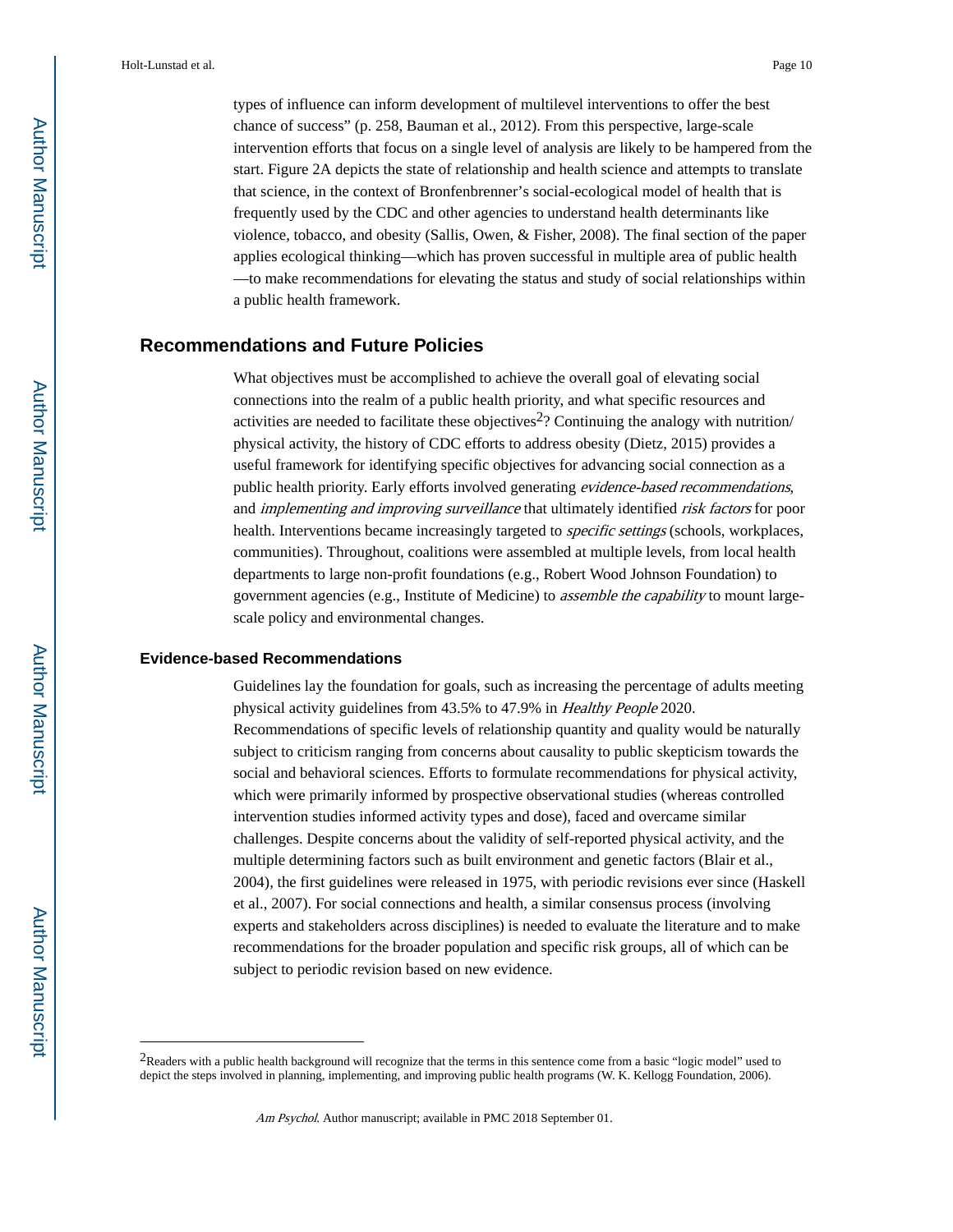### **Surveillance: Toward a Social Connection "Risk Score"**

Population-level surveillance serves three important functions: 1) determining progress towards goals; 2) developing "risk scores" that can be used to forecast risk of future problems; and 3) identifying at-risk populations based on demographics, health status, and location. Recent efforts to identify psychosocial "vital signs" for inclusion in electronic health records (EHRs; Institute of Medicine, 2014; Matthews, Adler, Forrest, & Stead, 2016) provide a template for selecting social connection measures. A multi-disciplinary committee evaluated several domains (social integration, social support, loneliness) and based on evidence and appropriateness for inclusion in *all* EHRs recommended the 4-item Berkman-Syme Social Network Index (Pantell et al., 2013). The measure received the same highest ratings on readiness and priority for inclusion in EHRs and usefulness for clinical, research, and population monitoring purposes as race/ethnicity, education, physical activity, tobacco use, and neighborhood characteristic measures. The same process could help identify measures in other domains, as brief scales assessing social connection-related constructs that are suitable for epidemiological studies are now available (Cyranowski et al., 2013; Hahn et al., 2010).

Accurately forecasting risk is critical for prevention efforts. For example, evidence-based "risk estimation scores" that incorporate multiple risk factors help guide cardiovascular disease (CVD) prevention and treatment. The Framingham risk score, European Society of Cardiology Systematic Coronary Risk Evaluation, and WHO/International Society of Hypertension scores are used by clinicians to predict the likelihood of a patient developing CVD over the next 10 years (reviewed in Goff, Lloyd-Jones, Bennett, et al., 2014). The scores incorporate clinical testing (total cholesterol, systolic blood pressure) and self-report information (age, gender, smoking status), and several have risk calculators available online. Similar efforts could be implemented with existing social epidemiology data, and would be greatly enhanced by population-level surveillance data (which notably, was not used to develop cardiovascular risk estimation scores). For readers skeptical that social connection data are useful for predicting health risk, a European Society of Cardiology task force reviewed the evidence for all purported CVD risk factors and recommended that psychosocial risk factors, including social isolation, should be assessed as a risk factor for future CVD (Authors/Task Force Members, Piepoli, Hoes, et al., 2016). Notably, the weight of evidence for psychosocial risk factors was (a) stronger than evidence for genetic testing and inflammatory biomarkers (neither were recommended), and (b) as strong as evidence for preclinical vascular damage assessments like carotid artery scanning.

**Using big data to identify specific targets—**Population surveillance, particularly when combined with "big data" from social media and smartphone apps, can help identify specific populations who may benefit from targeted interventions. Targeted interventions not only require knowing who is at risk in terms of demographics (age, gender, ethnicity, socioeconomic status) and/or health status, but *where they are* in terms of settings (school, work) and geographical location. At the same time, targeting requires adapting interventions for different cultures (for an example of failing to adapt, see Johnson, 2012; Campos & Kim, this volume). Such efforts, coupled with partnering with community stakeholders (advocacy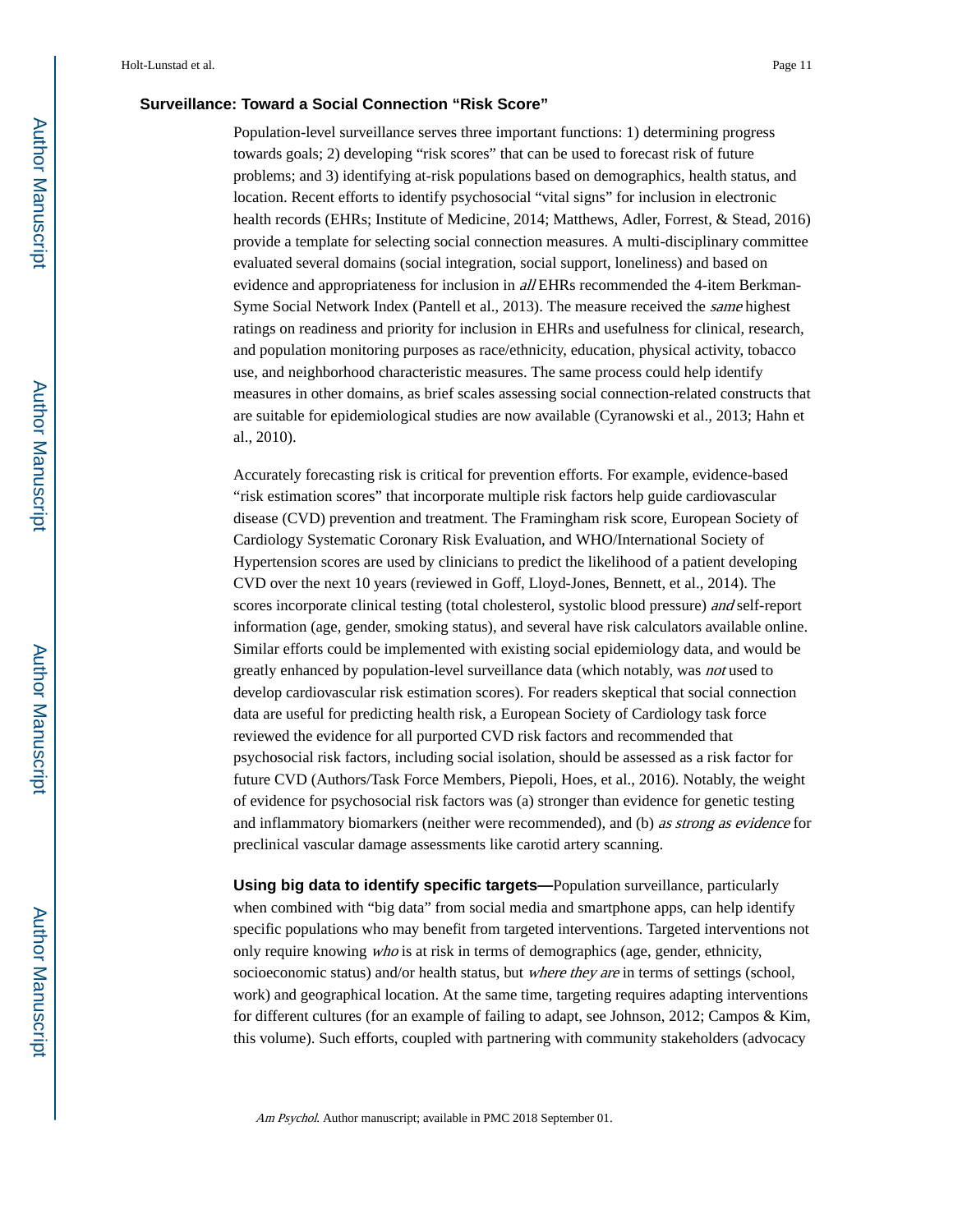groups, governmental agencies, etc.), can sharpen the focus of interventions (Sabir et al., 2009).

### **Assembling the Capability for Large-scale Changes**

Partnering with community stakeholders allows for bridging gaps along the "pipeline" translating basic research to widespread practice (Glasgow, Green, Taylor, & Stange, 2012). Health settings are opportune environments to test and refine relationship interventions (Martire, this volume). Returning to obesity, building coalitions with non-profits resulted in funding and development of population-level interventions (e.g., community-based eating interventions supported by Kaiser Permanente), and partnerships that worked together on formulating policy recommendations (Dietz, 2015) and developing media campaigns. Such coalitions can also provide political capital needed to formulate and implement policy recommendations. For researchers, a key policy change will involve overcoming obstacles that impede large-scale funding for relationship science. One obstacle is funding priorities that focus on specific mental and physical health problems, rather than broad risk factors like social connection. Another hurdle is disappointing results from large intervention trials, including ENRICHD and the federal Healthy Marriages Initiative (large effectiveness trials of relationship education, reviewed in Johnson, 2012). The latter was considered "a major setback for the funding of such programs, regard for their efficacy…, and funding for future research" (p. 352, Lebow, 2013).

Combatting loneliness is a recent target for large-scale media campaigns (The Campaign to End Loneliness in older adults in the United Kingdom, Oprah Winfrey's "Just Say Hello" campaign, and the AARP Foundation's efforts to combat social isolation). Such campaigns have the potential to change behavior through several means, including changing cognitions and beliefs, helping people recognize unhealthy social norms, and recognize that positive emotions can come from changing behavior (Wakefield, Loken, & Hornik, 2010). Moreover, campaigns can increase the amount of discussion about the issue within social networks and may actually change social norms, leading to changes in behavior without necessarily changing individual attitudes or beliefs directly. As media campaigns are rolled-out to prevent isolation or loneliness, a critical step for sponsors (from local and national governments to non-profit community-service organizations) and scientists will be evaluating what works, in what contexts, and for whom. When it comes to media campaigns, and even health-oriented legislative changes, an obvious concern for prioritizing social connection is jumping to action ahead of the available data. Although such changes are laudable, meaningful public health benefits will only be realized when the existing intervention efforts—from individual-level changes to community and societal action—are deeply rooted in science and the pursuit of translatable research findings.

### **Conclusion**

Humans need others to survive. Regardless of one's sex, country or culture of origin, age or economic background, social connection is crucial to human development, health, and survival. The evidence (summarized in Figure 1 and 2A) supporting this contention is unequivocal. When considering the umbrella term of social connection and its constituent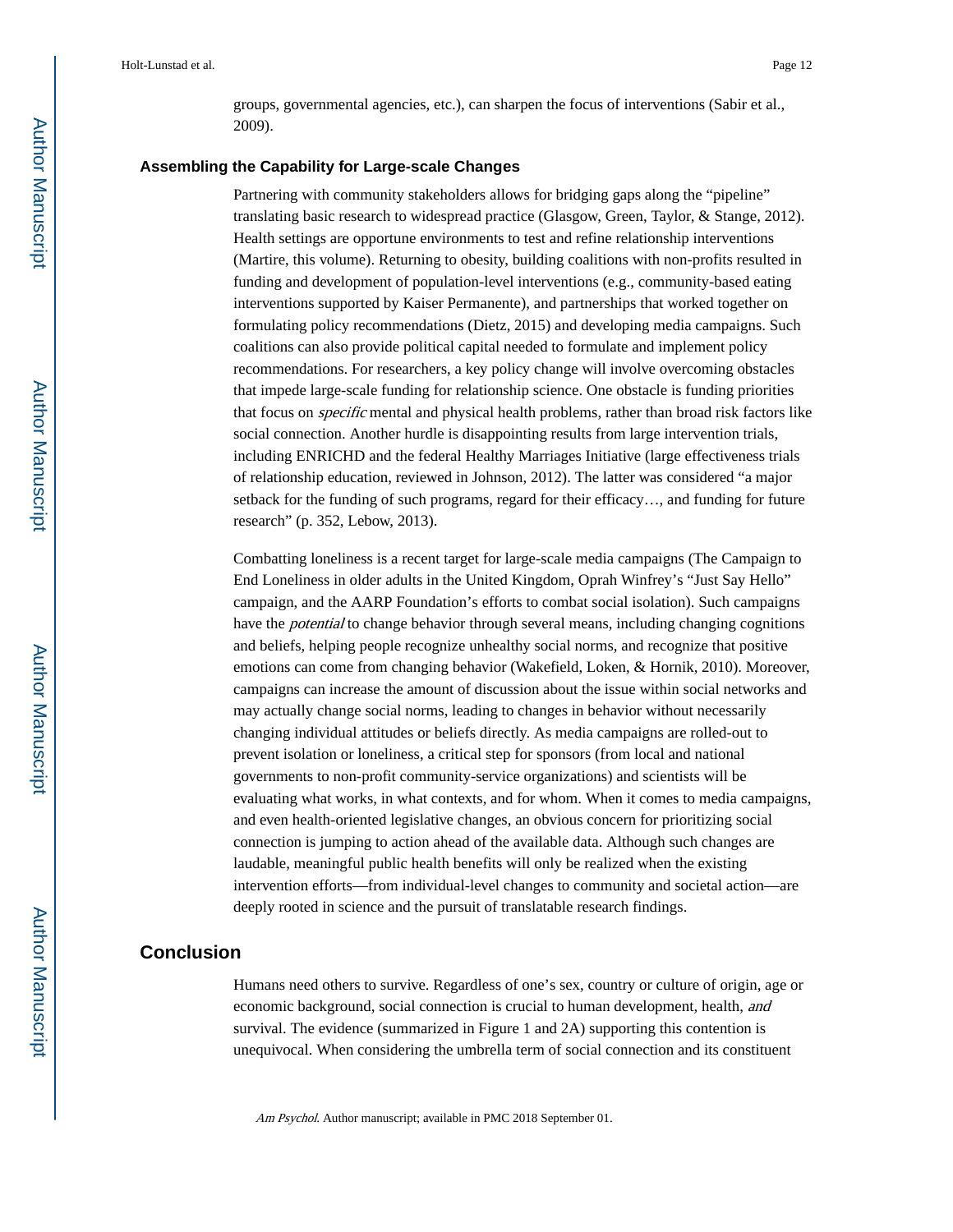components, there are perhaps no other factors that can have such a large impact on both length and quality of life—from the cradle to the grave. Yet, social connection is largely ignored as a health determinant because public and private stakeholders are not entirely sure how to act. In addition, the pace of developing effective social relationship interventions is considerably slow; however, this is unlikely to change until social connection receive greater public health prioritization— in terms of both attention and resources.

Scientific progress is made through sustained efforts to find effective solutions, and the solutions for "how to act" are summarized in Figure 2B. Ultimately, to understand risk/ protection, the causal mechanisms involved, and how to intervene to reduce risk and improve both physical and mental health, we must acknowledge influences (and conduct empirical research) at all levels of analysis. Just as we have come to better understand the factors that contribute to multifaceted public health problems ranging from violence to obesity, we must now consider the micro- (e.g., genetic markers of susceptibility, geneenvironment interactions) to macro- (e.g., cultural norms, neighborhood characteristics) level processes through which social relationships influence physical health, as well as the pathways by which we may intervene to reduce risk and improve public health.

### **Supplementary Material**

Refer to Web version on PubMed Central for supplementary material.

### **References**

- Anderson LM, Shinn C, Fullilove MT, Scrimshaw SC, Fielding JE, Normand J. … Task Force on Community Preventive Services. The effectiveness of early childhood development programs - A systematic review. American Journal of Preventive Medicine. 2003; 24(3):32–46. DOI: 10.1016/ s0749-3797(02)00655-4 [PubMed: 12668197]
- Arving C, Brandberg Y, Feldman I, Johansson B, Glimelius B. Cost-utility analysis of individual psychosocial support interventions for breast cancer patients in a randomized controlled study. Psycho-Oncology. 2014; 23(3):251–258. DOI: 10.1002/pon.3411 [PubMed: 24115469]
- Piepoli MF, Hoes AW, Agewall S, Albus C, Brotons C, … Verschuren WMM. Authors/Task Force Members. 2016 European Guidelines on cardiovascular disease prevention in clinical practice: The Sixth Joint Task Force of the European Society of Cardiology and Other Societies on Cardiovascular Disease Prevention in Clinical Practice (constituted by representatives of 10 societies and by invited experts). Developed with the special contribution of the European Association for Cardiovascular Prevention & Rehabilitation (EACPR). European Journal of Preventive Cardiology. 2016; 23:NP1–NP96. DOI: 10.1177/2047487316653709 [PubMed: 27353126]
- Barilla D, Marshak HH, Anderson SE, Hopp JW. Can psychosocial support reduce newborn admissions? MCN: The American Journal Of Maternal/Child Nursing. 2010; 35(1):33–39. DOI: 10.1097/01.NMC.0000366808.75079.c
- Bauman AE, Reis RS, Sallis JF, Wells JC, Loos RJF, Martin BW. Correlates of physical activity: why are some people physically active and others not? The Lancet. 2012; 380(9838):258–271. DOI: 10.1016/S0140-6736(12)60735-1
- Berkman LF, Blumenthal J, Burg M, Carney RM, Catellier D, Cowan MJ. … Writing Committee, ENRICHD Investigators. Effects of treating depression and low-perceived social support on clinical events after myocardial infarction - The enhancing recovery in coronary heart disease patients (ENRICHD) randomized trial. Journal of the American Medical Association. 2003; 289:3106–3116. DOI: 10.1001/jama.289.23.3106 [PubMed: 12813116]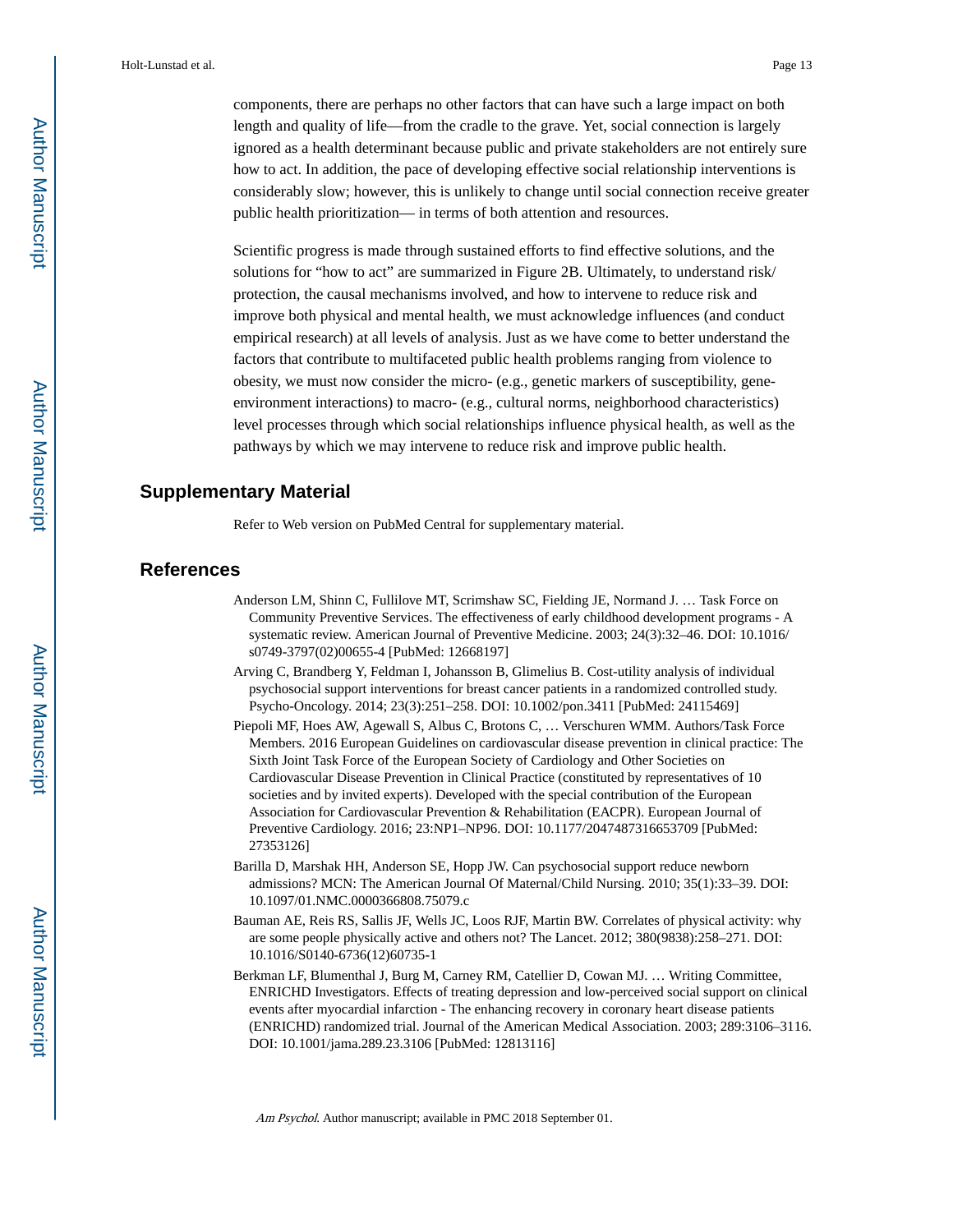- Berkman LF, Glass T, Brissette I, Seeman TE. From social integration to health: Durkheim in the new millennium. Social Science & Medicine. 2000; 51(6):843–857. [PubMed: 10972429]
- Blair SN, LaMonte MJ, Nichaman MZ. The evolution of physical activity recommendations: how much is enough? The American Journal of Clinical Nutrition. 2004; 79(5):913S–920S. [PubMed: 15113739]
- Cacioppo S, Grippo AJ, London S, Goossens L, Cacioppo JT. Loneliness Clinical Import and Interventions. Perspectives on Psychological Science. 2015; 10(2):238–249. [PubMed: 25866548]
- Campbell F, Conti G, Heckman JJ, Moon SH, Pinto R, Pungello E, Pan Y. Early Childhood Investments Substantially Boost Adult Health. Science. 2014; 343(6178):1478–1485. DOI: 10.1126/science.1248429 [PubMed: 24675955]
- Campos B, Kim HS. Culture, relationships and health: Incorporating the cultural diversity of family and close relationships into our understanding of health. American Psychologist. under review.
- Centers for Disease Control and Prevention. Winnable battles. 2015. Retrieved from [http://](http://www.cdc.gov/winnablebattles/) [www.cdc.gov/winnablebattles/](http://www.cdc.gov/winnablebattles/)
- Centers for Disease Control and Prevention. Prioritization. APEXPH Assessment Protocol for Excellence in public Health. 2016. Retrieved from [https://www.cdc.gov/nphpsp/documents/](https://www.cdc.gov/nphpsp/documents/prioritization-section-from-apexph-inpractice.pdf) [prioritization-section-from-apexph-inpractice.pdf](https://www.cdc.gov/nphpsp/documents/prioritization-section-from-apexph-inpractice.pdf)
- Coalition for Evidence-Based Policy. Top Tier Evidence Initiative: Evidence summary for the Nurse-Family Partnership. 2014. Retrieved from [http://evidencebasedprograms.org/1366-2/nurse-family](http://evidencebasedprograms.org/1366-2/nurse-family-partnership)[partnership](http://evidencebasedprograms.org/1366-2/nurse-family-partnership)
- Cohen S, Janicki-Deverts D. Can We Improve Our Physical Health by Altering Our Social Networks? Perspectives on Psychological Science. 2009; 4(4):375–378. [PubMed: 20161087]
- Cohen, S., Underwood, LG., Gottlieb, BH. Social support measurement and intervention: A guide for health and social scientists. New York, NY, US: Oxford University Press; 2000.
- Collins LM, Baker TB, Mermelstein RJ, Piper ME, Jorenby DE, Smith SS, Christiansen BA, Schlam TR, Cook JW, Fiore MC. The multiphase optimization strategy for engineering effective tobacco use interventions. Annals of Behavioral Medicine. 2011; 41:208–26. DOI: 10.1007/ s12160-010-9253-x [PubMed: 21132416]
- Cyranowski JM, Zill N, Bode R, Butt Z, Kelly MAR, Pilkonis PA, … Cella D. Assessing social support, companionship, and distress: National institute of health (NIH) toolbox adult social relationship scales. Health Psychology. 2013; 32(3):293–301. [PubMed: 23437856]
- Dietz WH. The response of the US Centers for Disease Control and Prevention to the obesity epidemic. Annual Review of Public Health. 2015; 36:575–596. DOI: 10.1146/ annurevpublhealth-031914-122415
- DiMatteo MR. Social Support and Patient Adherence to Medical Treatment: A Meta-Analysis. Health Psychology. 2004; 23(2):207–218. DOI: 10.1037/0278-6133.23.2.207 [PubMed: 15008666]
- Dykstra PA, van Tilburg TG, de Jong Gierveld J. Changes in Older Adult Loneliness: Results From a Seven-Year Longitudinal Study. Research on Aging. 2005; 27(6):725–747. DOI: 10.1177/0164027505279712
- Ebbeling CB, Pawlak DB, Ludwig DS. Childhood obesity: public-health crisis, common sense cure. The Lancet. 2002; 360:473–482. DOI: 10.1016/S0140-6736(02)09678-2
- Gillespie P, O'Shea E, Paul G, O'Dowd T, Smith SM. Cost effectiveness of peer support for type 2 diabetes. International Journal Of Technology Assessment In Health Care. 2012; 28(1):3–11. DOI: 10.1017/S0266462311000663 [PubMed: 22617733]
- Glasgow RE, Green LW, Taylor MV, Stange KC. An Evidence Integration Triangle for Aligning Science with Policy and Practice. American Journal of Preventive Medicine. 2012; 42(6):646–654. DOI: 10.1016/j.amepre.2012.02.016 [PubMed: 22608384]
- Glasgow RE, Vogt TM, Boles SM. Evaluating the public health impact of health promotion interventions: the RE-AIM framework. American Journal of Public Health. 1999; 89:1322–1327. [PubMed: 10474547]
- Goff DC, Lloyd-Jones DM, Bennett G, Coady S, D'Agostino RB, Gibbons R, … Wilson PWF. 2013 ACC/AHA Guideline on the Assessment of Cardiovascular Risk A Report of the American College of Cardiology/American Heart Association Task Force on Practice Guidelines. Journal of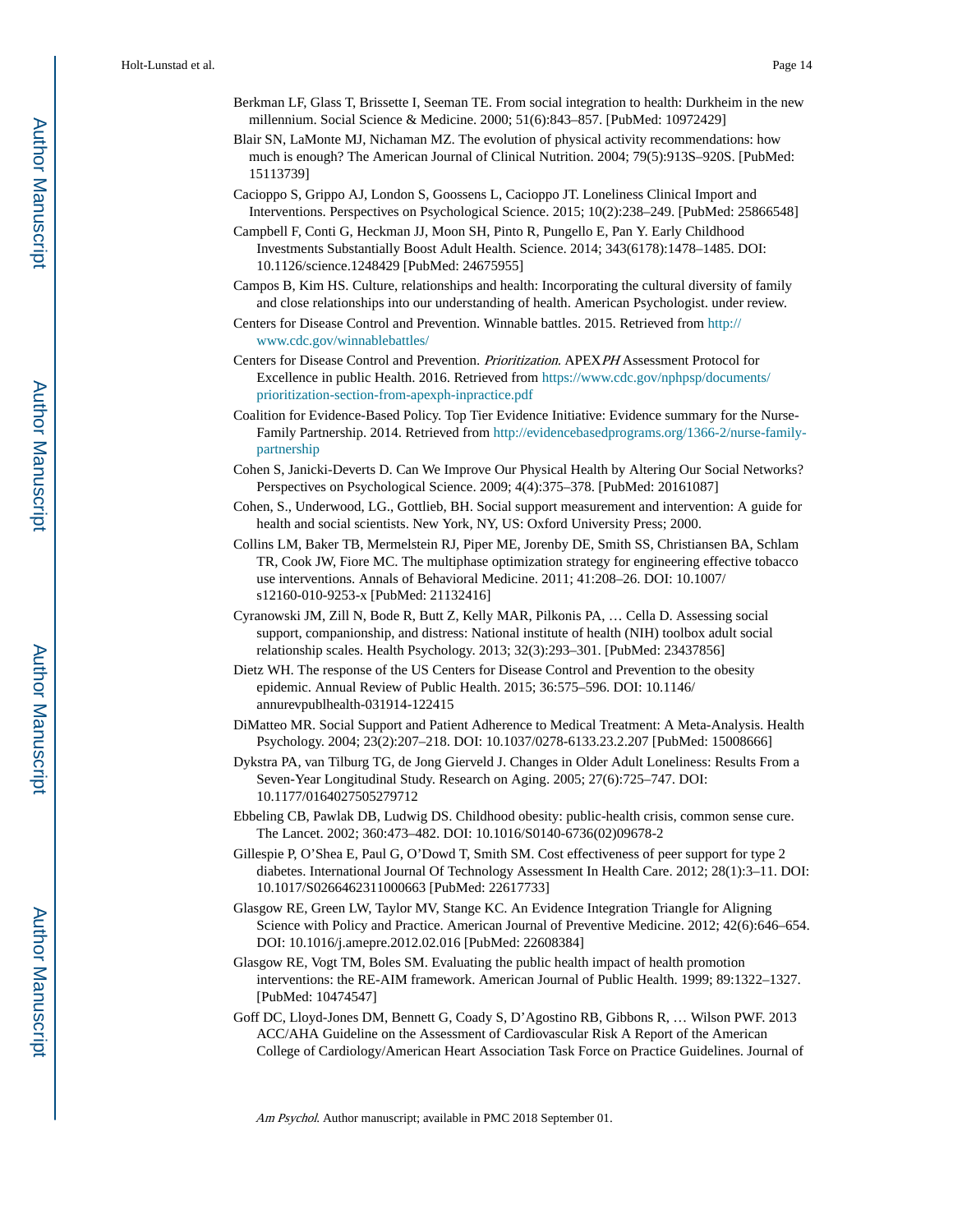the American College of Cardiology. 2014; 63(25):2935–2959. DOI: 10.1016/j.jacc.2013.11.005 [PubMed: 24239921]

- Goossens L, van Roekel E, Verhagen M, Cacioppo JT, Cacioppo S, Maes M, Boomsma DI. The genetics of loneliness: Linking evolutionary theory to genome-wide genetics, epigenetics, and social science. Perspectives on Psychological Science. 2015; 10:213–226. DOI: 10.1177/1745691614564878 [PubMed: 25910391]
- Hahn EA, DeVellis RF, Bode RK, Garcia SF, Castel LD, Eisen SV. & PROMIS Cooperative Group. Measuring social health in the patient-reported outcomes measurement information system (PROMIS): item bank development and testing. Quality of Life Research. 2010; 19(7):1035–1044. DOI: 10.1007/s11136-010-9654-0 [PubMed: 20419503]
- Hartmann M, Bäzner E, Wild B, Eisler I, Herzog W. Effects of interventions involving the family in the treatment of adult patients with chronic physical diseases: a meta-analysis. Psychotherapy and psychosomatics. 2010; 79(3):136. [PubMed: 20185970]
- Haskell WL, Lee IM, Pate RR, Powell KE, Blair SN, Franklin BA, … Bauman A. Physical activity and public health - Updated recommendation for adults from the American college of sports medicine and the American heart association. Circulation. 2007; 116(9):1081–1093. DOI: 10.1161/ circulationaha.107.185649 [PubMed: 17671237]
- Holt-Lunstad J, Smith TB, Layton JB. Social relationships and mortality risk: a meta-analytic review. Plos Medicine. 2010; 7(7):e1000316–e1000316. DOI: 10.1371/journal.pmed.1000316 [PubMed: 20668659]
- Hostinar CE, Sullivan RM, Gunnar MR. Psychobiological mechanisms underlying the social buffering of the hypothalamic–pituitary–adrenocortical axis: A review of animal models and human studies across development. Psychological Bulletin. 2014; 140(1):256–282. DOI: 10.1037/a0032671 [PubMed: 23607429]
- House JS, Landis KR, Umberson D. Social relationships and health. Science. 1988; 241(4865):540– 545. DOI: 10.1126/science.3399889 [PubMed: 3399889]
- Institute of Medicine. Capturing social and behavioral domains and measures in electronic health records: Phase 2. Washington, DC: 2014.
- Johnson MD. Healthy Marriage Initiatives On the Need for Empiricism in Policy Implementation. American Psychologist. 2012; 67(4):296–308. DOI: 10.1037/a0027743 [PubMed: 22468785]
- Kraemer HC, Kazdin AE, Offord DR, Kessler RC, Jensen PS, Kupfer DJ. Coming to terms with the terms of risk. Archives of general psychiatry. 1997; 54(4):337–343. [PubMed: 9107150]
- Lebow JL. Editorial: Programs for Strengthening Families. Family Process. 2013; 52(3):351–354. DOI: 10.1111/famp.12046 [PubMed: 24033234]
- Lemmens V, Oenema A, Knut IK, Brug J. Effectiveness of smoking cessation interventions among adults: a systematic review of reviews. European Journal of Cancer Prevention. 2008; 17:535–544. [PubMed: 18941375]
- Martire LM, Helgeson VS. under review.
- Martire LM, Lustig AP, Schulz R, Miller GE, Helgeson VS. Is it beneficial to involve a family member? A meta-analysis of psychosocial interventions for chronic illness. Health Psychology. 2004; 23(6):599–611. DOI: 10.1037/0278-6133.23.6.599 [PubMed: 15546228]
- Matthews KA, Adler NE, Forrest CB, Stead W. Collecting psychosocial "vital signs" in electronic health records: Why now? What are they? What's new for psychology? American Psychologist. 2016; 71:497–504. DOI: 10.1037/a0040317 [PubMed: 27571529]
- Metcalf B, Henley W, Wilkin T. Effectiveness of intervention on physical activity of children: systematic review and meta-analysis of controlled trials with objectively measured outcomes (EarlyBird 54). BMJ. 2012; 345:e5888.doi: 10.1136/bmj.e5888 [PubMed: 23044984]
- Nocon M, Hiemann T, Müller-Riemenschneider F, Thalau F, Roll S, Willich SN. Association of physical activity with all-cause and cardiovascular mortality: a systematic review and metaanalysis. European Journal of Preventive Cardiology. 2008; 15:239–246. DOI: 10.1097/HJR. 0b013e3282f55e09
- Pantell M, Rehkopf D, Jutte D, Syme SL, Balmes J, Adler N. Social Isolation: A Predictor of Mortality Comparable to Traditional Clinical Risk Factors. American Journal of Public Health. 2013; 103(11):2056–2062. DOI: 10.2105/ajph.2013.301261 [PubMed: 24028260]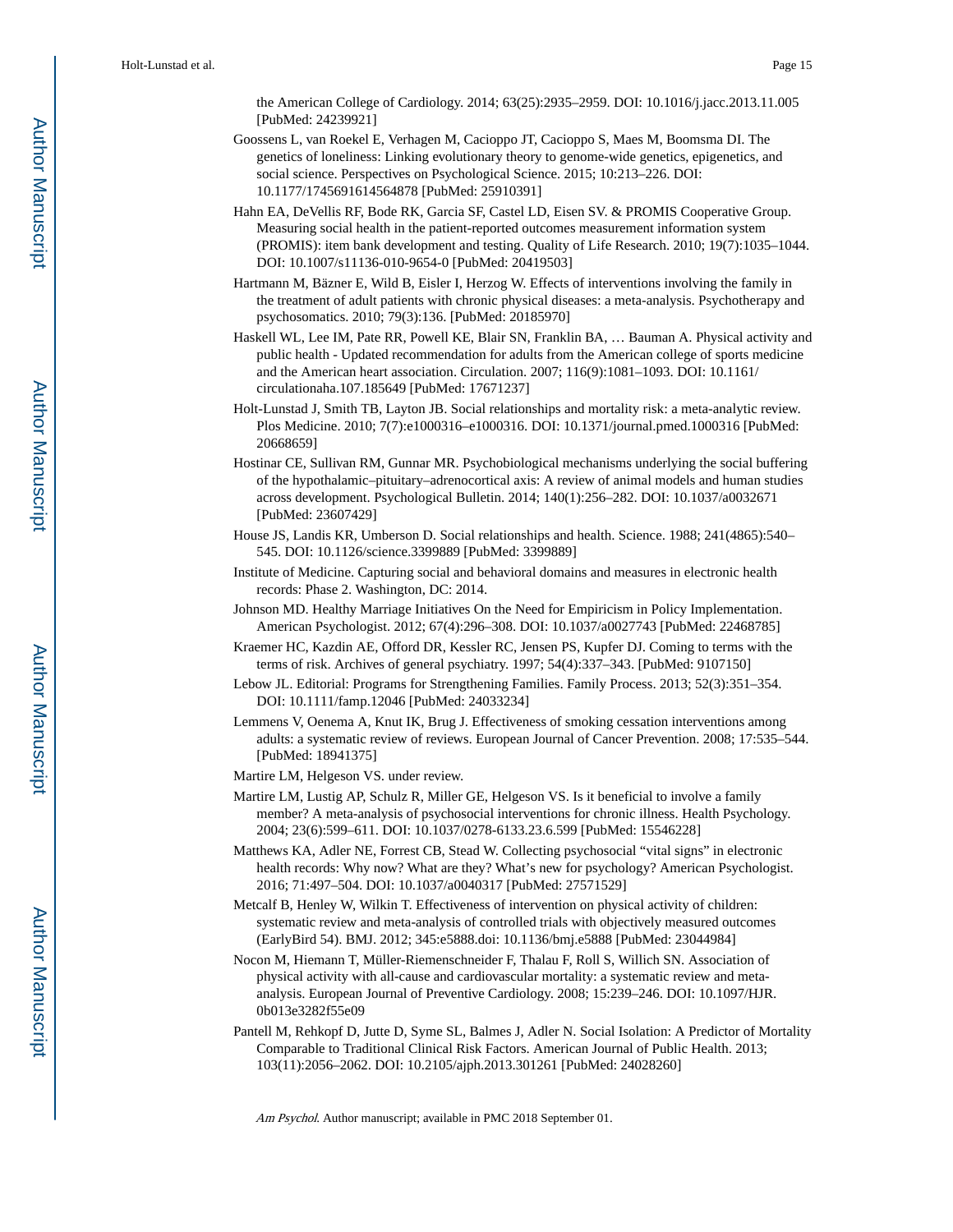- Perissinotto CM, Stijacic Cenzer I, Covinsky KE. Loneliness in older persons: a predictor of functional decline and death. Archives Of Internal Medicine. 2012; 172(14):1078–1083. DOI: 10.1001/ archinternmed.2012.1993 [PubMed: 22710744]
- Pew Research Center. America's Changing Religious Landscape: Christians decline sharply as share of population; Unaffiliated and Other Faiths Continue to Grow. Pew Research Center; 2015 May 12.
- Pew Research Center. Social Isolation and New Technology. Pew Research Center; 2009 Nov 4.
- Putnam, RD. Bowling alone: The collapse and revival of the American community. New York, NY: Simon & Schuster; 2000.
- Robles TF, Slatcher RB, Trombello JM, McGinn MM. Marital quality and health: A meta-analytic review. Psychological Bulletin. 2014; 140(1):140–187. [PubMed: 23527470]
- Roelfs DJ, Shor E, Kalish R, Yogev T. The rising relative risk of mortality for singles: meta-analysis and meta-regression. American Journal Of Epidemiology. 2011; 174(4):379–389. DOI: 10.1093/aje/kwr111 [PubMed: 21715646]
- Rook KS. Gaps in social support resources in later life: An adaptational challenge in need of further research. Journal Of Social And Personal Relationships. 2009; 26(1):103–112. [PubMed: 25360058]
- Sabir M, Wethington T, Breckman R, Meador R, Reid MC, Pillemer K. A Community-Based Participatory Critique of Social Isolation Intervention Research for Community-Dwelling Older Adults. Journal of Applied Gerontology. 2009; 28(2):218–234. DOI: 10.1177/0733464808326004 [PubMed: 25165409]
- Sallis, JF., Owen, N., Fisher, EB. Ecological models of health behavior. In: Glanz, K.Rimer, BK., Viswanath, K., editors. Health behavior and health education: Theory, research, and practice. 4. San Francisco, CA: John Wiley & Sons, Inc; 2008. p. 465-486.
- Sbarra DA, Law RW, Portley RM. Divorce and death: A meta-analysis and research agenda for clinical, social, and health psychology. Perspectives on Psychological Science. 2011; 6(5):454– 474. DOI: 10.1177/1745691611414724 [PubMed: 26168197]
- Shor E, Roelfs DJ. Social contact frequency and all-cause mortality: A meta-analysis and metaregression. Social Science & Medicine. 2015; 128:76–86. [PubMed: 25594955]
- Shor E, Roelfs DJ, Bugyi P, Schwartz JE. Meta-analysis of marital dissolution and mortality: Reevaluating the intersection of gender and age. Social Science & Medicine. 2012; 75(1):46–59. DOI: 10.1016/j.socscimed.2012.03.010 [PubMed: 22534377]
- Slavich GM, Irwin MR. From stress to inflammation and major depressive disorder: A social signal transduction theory of depression. Psychological Bulletin. 2014; 140:774–815. DOI: 10.1037/ a0035302 [PubMed: 24417575]
- Sobol-Goldberg S, Rabinowitz J, Gross R. School-based obesity prevention programs: A meta-analysis of randomized controlled trials. Obesity. 2013; 21(12):2422–2428. DOI: 10.1002/oby.20515 [PubMed: 23794226]
- Turkle, S. Alone together: why we expect more from technology and less from each other. New York, NY: Basic Books; 2011.
- Uchino BN. Social Support and Health: A Review of Physiological Processes Potentially Underlying Links to Disease Outcomes. Journal of Behavioral Medicine. 2006; 29(4):377–387. DOI: 10.1007/ s10865-006-9056-5 [PubMed: 16758315]
- Umberson D, Crosnoe R, Reczek C. Social relationships and health behavior across the life course. Annual Review Of Sociology. 2010:36139–159.
- United States Census Bureau. Changing American Households. 2011.
- U. K. Department for Work & Pensions. 2010 to 2015 government policy: older people. 2015. Retrieved from [https://www.gov.uk/government/publications/2010-to-2015-government-policy](https://www.gov.uk/government/publications/2010-to-2015-government-policy-older-people/2010-to-2015-government-policy-older-people)[older-people/2010-to-2015-government-policy-older-people](https://www.gov.uk/government/publications/2010-to-2015-government-policy-older-people/2010-to-2015-government-policy-older-people)
- U.S. Department of Health and Human Services. Office of Disease Prevention and Health Promotion. Healthy People 2020. from <http://www.healthypeople.gov/>
- U.S. Department of Labor, Bureau of Statistics.<http://www.bls.gov/news.release/volun.nr0.htm>
- Victoria CG, Habicht JP, Bryce J. Evidence-based public health: moving beyound randomized trials. American Journal of Public Health. 2004; 94:400–405. [PubMed: 14998803]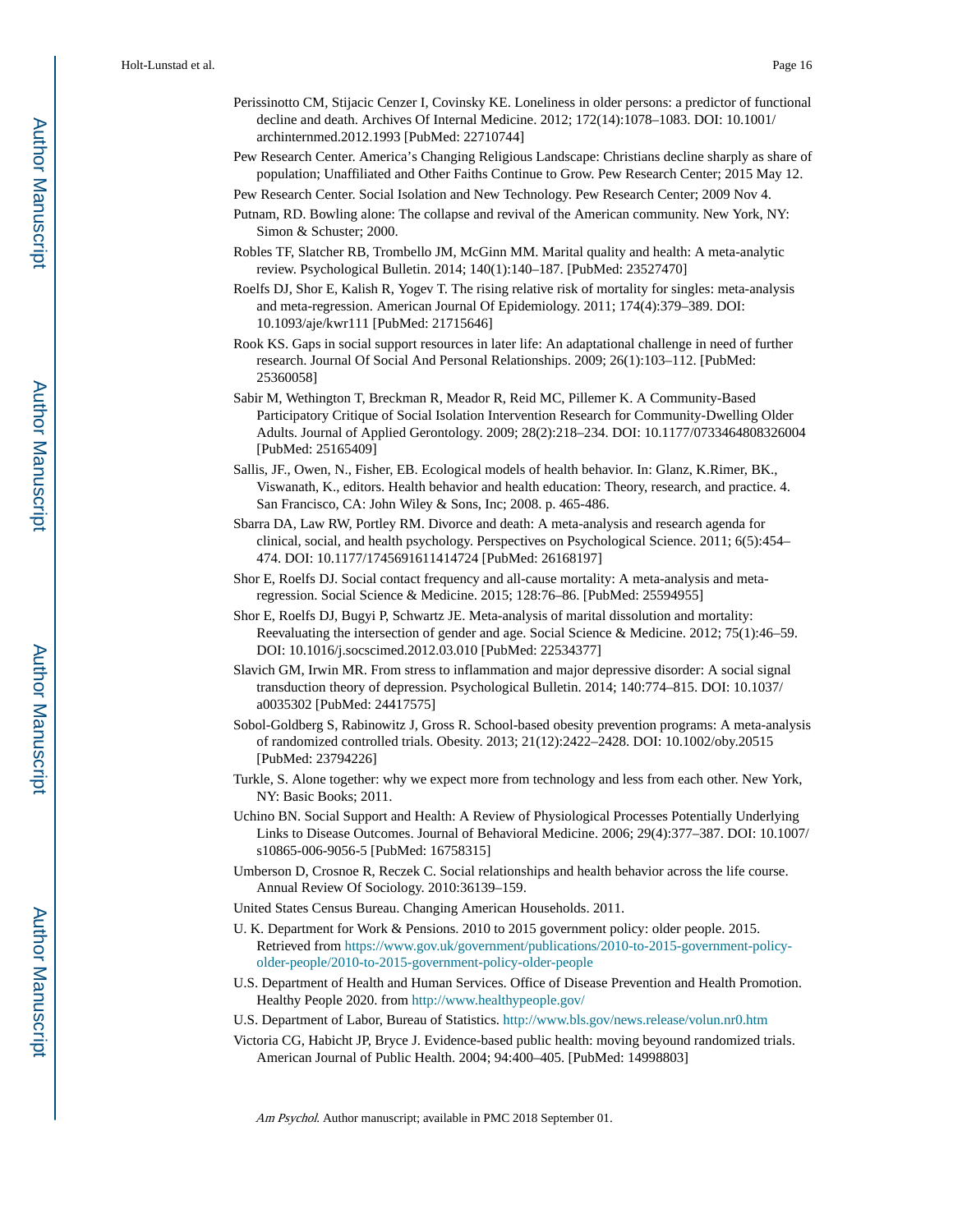- Vilnius D, Dandoy S. A priority rating system for public health programs. Public Health Reports. 1990; 105(5):463–470. [PubMed: 2120722]
- Wakefield MA, Loken B, Hornik RC. Use of mass media campaigns to change health behaviour. The Lancet. 2010; 376(9748):1261–1271.
- Walton GM. The new science of wise psychological interventions. Current Directions in Psychological Science. 2014; 23:73–82. DOI: 10.1177/0963721413512856
- Whisman MA, Beach SRH, Snyder DK. Is marital discord taxonic and can taxonic status be assessed reliably? Results from a national, representative sample of married couples. Journal of Consulting and Clinical Psychology. 2008; 76(5):745–755. [PubMed: 18837592]
- W. K. Kellogg Foundation. W. K. Kellogg Foundation Logic Model development guide. 2006. Retrieved from [https://www.wkkf.org/resource-directory/resource/2006/02/wk-kellogg](https://www.wkkf.org/resource-directory/resource/2006/02/wk-kellogg-foundation-logic-model-development-guide)[foundation-logic-model-development-guide](https://www.wkkf.org/resource-directory/resource/2006/02/wk-kellogg-foundation-logic-model-development-guide)
- World Health Organization. The determinants of health. n.d. Retrieved from [http://www.who.int/hia/](http://www.who.int/hia/evidence/doh/en/) [evidence/doh/en/](http://www.who.int/hia/evidence/doh/en/)
- Wrzus C, Wagner J, Hänel M, Neyer FJ. Social Network Changes and Life Events Across the Life Span: A Meta-Analysis. Psychological Bulletin. 2013; 139(1):53–80. [PubMed: 22642230]
- Yang YC, Boen C, Gerken K, Li T, Schorpp K, Harris KM. Social relationships and physiological determinants of longevity across the human life span. Proceedings of the National Academy of Sciences. 2016; 113:578–583.

### **Biographies**



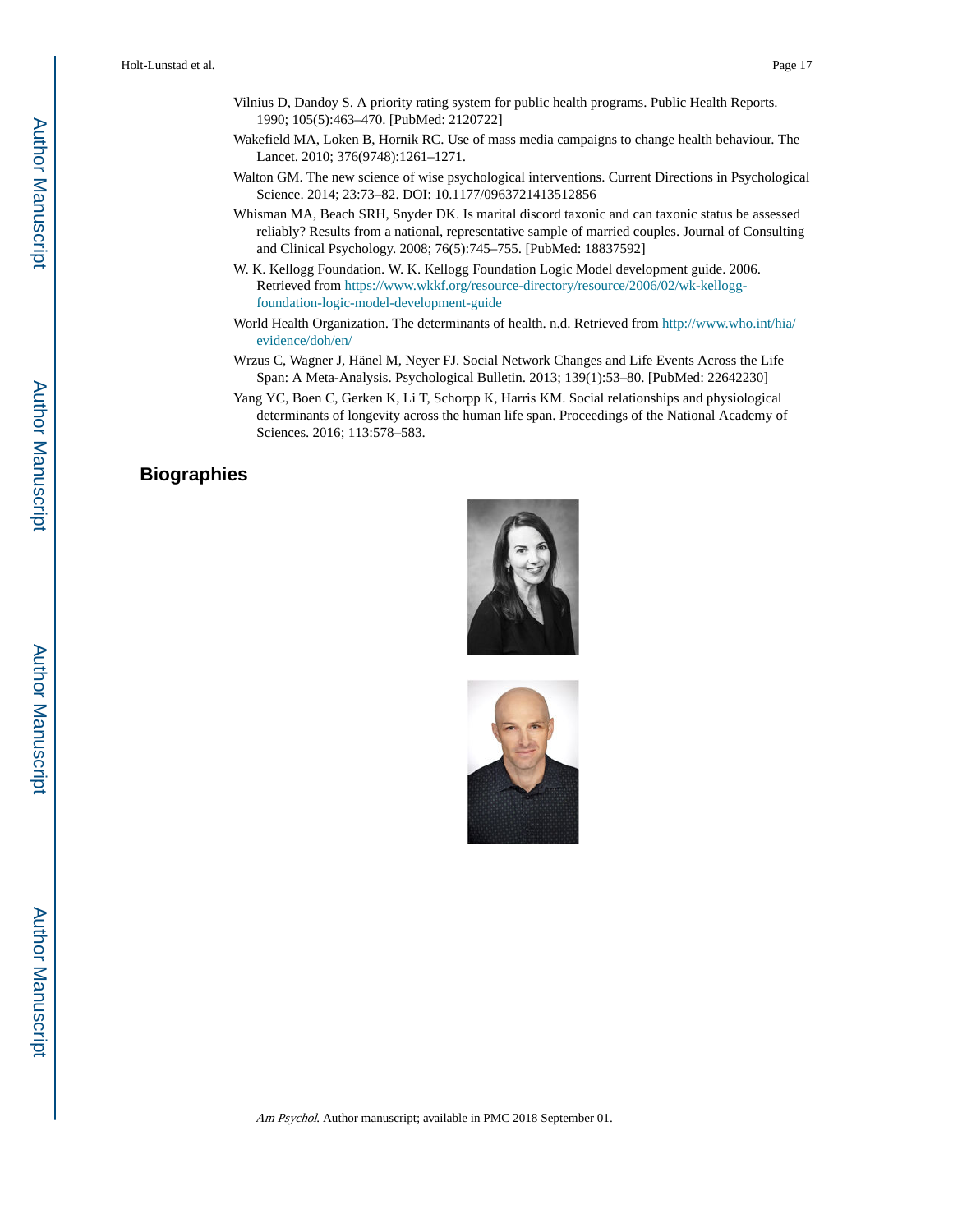





### **Figure 1.**

Benchmarking social connection with leading health indicators on (A) decreased odds for mortality; and (B) prevalence in the population.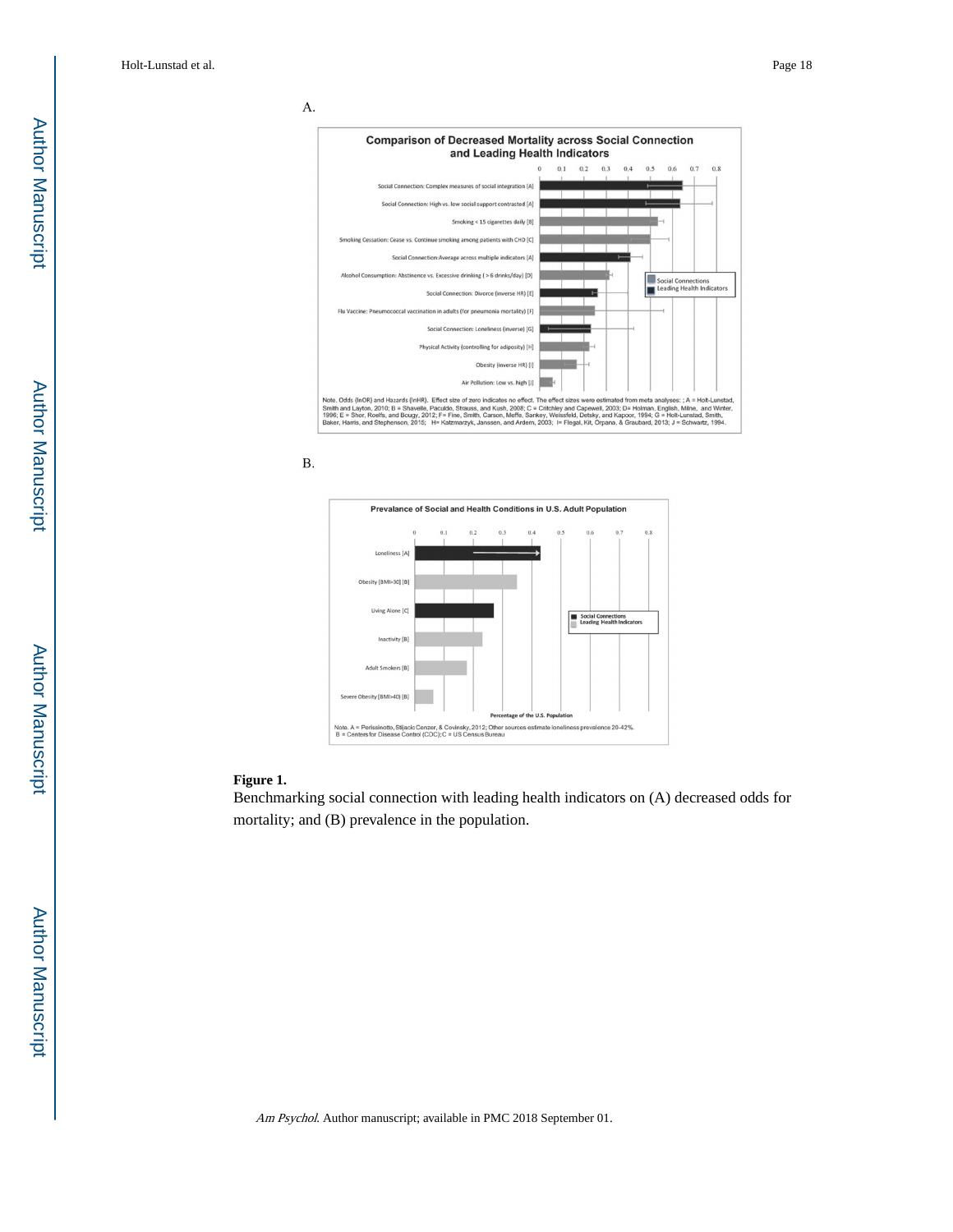

### **Figure 2.**

A) The state of relationships and health science embedded in a social ecological model. Text boxes are positioned in their respective levels of analysis (individual, relationship, organization/community, society/policy) and some boxes span multiple levels (i.e., individual and relationship). B) Recommendations for researchers, government agencies, health care providers and associations, and public/private health care funders to integrate social relationships into current public health priorities.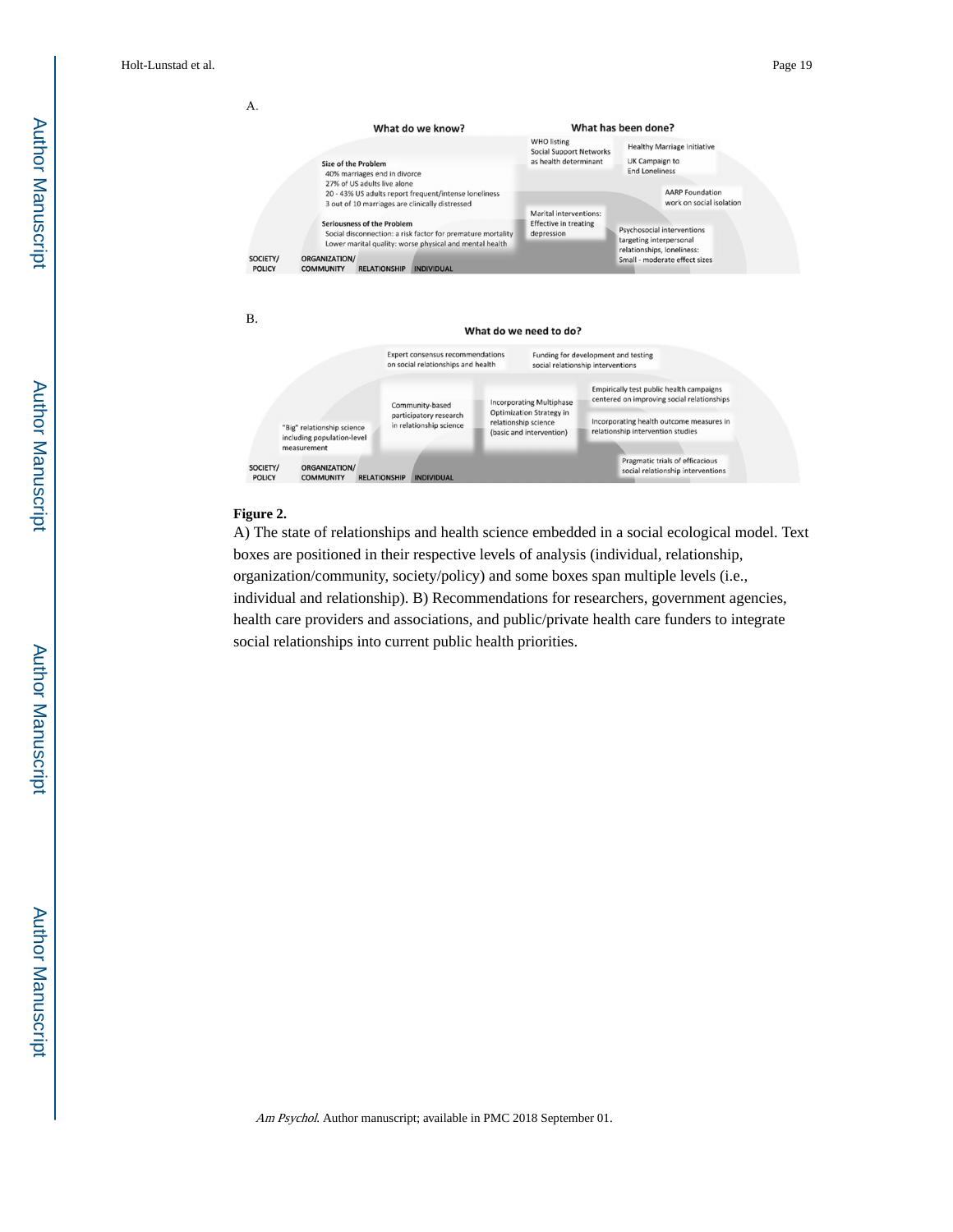| ٠ |
|---|
|   |
|   |
|   |
| í |
|   |
|   |
| S |
| i |
|   |
|   |
|   |
|   |
|   |
|   |
|   |
|   |
|   |
|   |
|   |
|   |
|   |
|   |
|   |
|   |
|   |

Author Manuscript

**Author Manuscript** 

# **Social Connection: Component Definitions and Effect on Reduced Risk for Mortality Social Connection: Component Definitions and Effect on Reduced Risk for Mortality**

relationships and their roles; (2) a sense of connection that results from actual or perceived support or inclusion; and (3) the sense of connection to others relationships and their roles; (2) a sense of connection that results from actual or perceived support or inclusion; and (3) the sense of connection to others The extent to which an individual is socially connected takes a multifactorial approach including (1) connections to others via the existence of The extent to which an individual is socially connected takes a multifactorial approach including (1) connections to others via the existence of that is based on positive and negative qualities. that is based on positive and negative qualities.

|                |                                                                                                                                                                                                                |                       | Effect sizes based on meta-analytic data |            |
|----------------|----------------------------------------------------------------------------------------------------------------------------------------------------------------------------------------------------------------|-----------------------|------------------------------------------|------------|
| <b>Domains</b> | Measures and descriptions                                                                                                                                                                                      | ᆇ                     | OR/HR                                    | 95% CI     |
| Structural     | (1) The existence and interconnections among differing social ties and roles.                                                                                                                                  |                       |                                          |            |
|                | Marital Status:                                                                                                                                                                                                |                       |                                          |            |
|                | Married vs. Divorced                                                                                                                                                                                           | 104 <sup>1</sup>      | $1.30$ (HR)                              | 1.27, 1.49 |
|                | Married vs. Widowhood                                                                                                                                                                                          | $123^2$               | $1.23$ (HR)                              | 1.19, 1.28 |
|                | Never Married                                                                                                                                                                                                  | 96 <sup>3</sup>       | 1.24 (HR)                                | 1.19, 1.30 |
|                | <b>Social Networks</b>                                                                                                                                                                                         |                       |                                          |            |
|                | network density or size, number of social contacts                                                                                                                                                             | 714                   | 1.45                                     | 1.32, 1.59 |
|                | Social Integration                                                                                                                                                                                             |                       |                                          |            |
|                | of social relationships; includes active engagement in a variety of social activities/relationships, and<br>sense of communality and identification with one's social roles.<br>Participation in a broad range | 45 <sup>4</sup>       | 1.52                                     | 1.36, 1.69 |
|                | Social Contact Frequency                                                                                                                                                                                       | $\mathfrak{g}^{\,16}$ | 1.13 (HR)                                |            |
|                | Living Alone vs. living with others                                                                                                                                                                            |                       |                                          |            |
|                | Living Alone vs. living with others                                                                                                                                                                            | 256                   | 1.32                                     | 1.14, 1.53 |
|                | Social Isolation:                                                                                                                                                                                              |                       |                                          |            |
|                | Pervasive lack of social contact, communication, participation in social activities, or confidant                                                                                                              | $g^{\dagger\dagger}$  | 1.29                                     | 1.06, 1.56 |
| Functional     | (2) Functions provided or perceived to be available by social relationships                                                                                                                                    |                       |                                          |            |
|                | Received support:                                                                                                                                                                                              |                       |                                          |            |
|                | Self-reported receipt of emotional, informational, tangible, or belonging support.                                                                                                                             | 94                    | 1.22                                     | 0.91, 1.63 |
|                | Perceptions of social support:                                                                                                                                                                                 |                       |                                          |            |
|                | Perception of availability of emotional, informational, tangible, or belonging support if needed.                                                                                                              | 734                   | 1.35                                     | 1.22, 1.49 |
|                | Perception of loneliness:                                                                                                                                                                                      |                       |                                          |            |
|                | Feelings of isolation, disconnectedness, and not belonging                                                                                                                                                     | $13^6$                | 1.26                                     | 1.04, 1.53 |